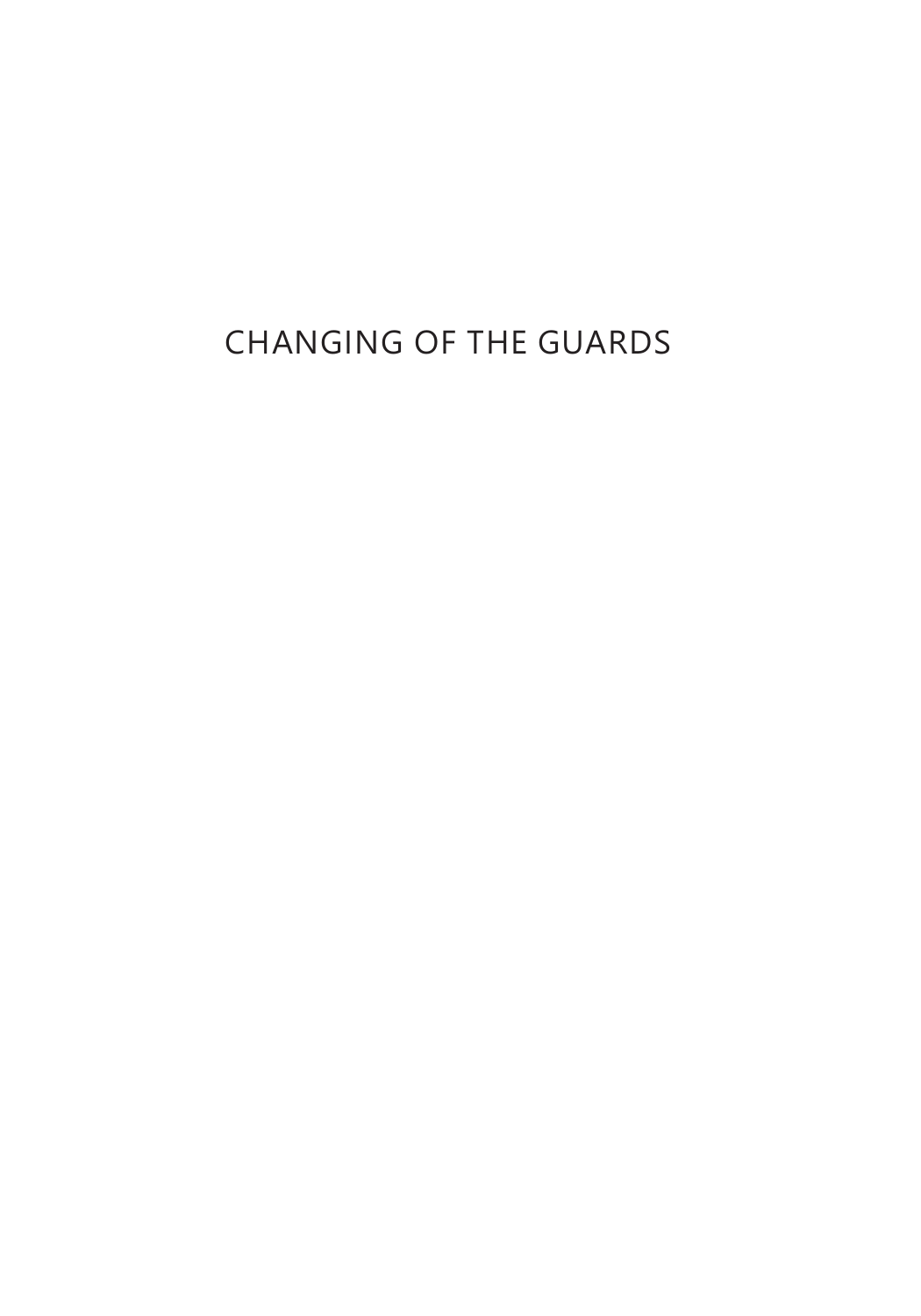# <span id="page-1-0"></span>**Contents**

Foreword: The Privatization of Criminal Justice: Emotional, Intellectual, and Political Responses / vii

ADAM WHITE

Acknowledgments / xi

 [Introduction: Canadian Perspectives on Private Influences and](#page-3-0) Privatization in Criminal Justice / 3

ALEX LUSCOMBE, KEVIN WALBY, and DEREK SILVA

#### **Part 1 Private Provision and Purchase of Security**

- **1** Police, Private Security, and Institutional Isomorphism / 27 MASSIMILIANO MULONE
- **2** Private Policing of Images in Canada / 48 STEVEN KOHM
- **3** Postsecondary Security in the Canadian Context / 74 ERIN GIBBS VAN BRUNSCHOT

# **Part 2 Private Actors in City Spaces and Surveillance**

**4** Policing Canadian Smart Cities: Technology, Race, and Private Influence in Canadian Law Enforcement / 99

JAMIE DUNCAN and DANIELLA BARRETO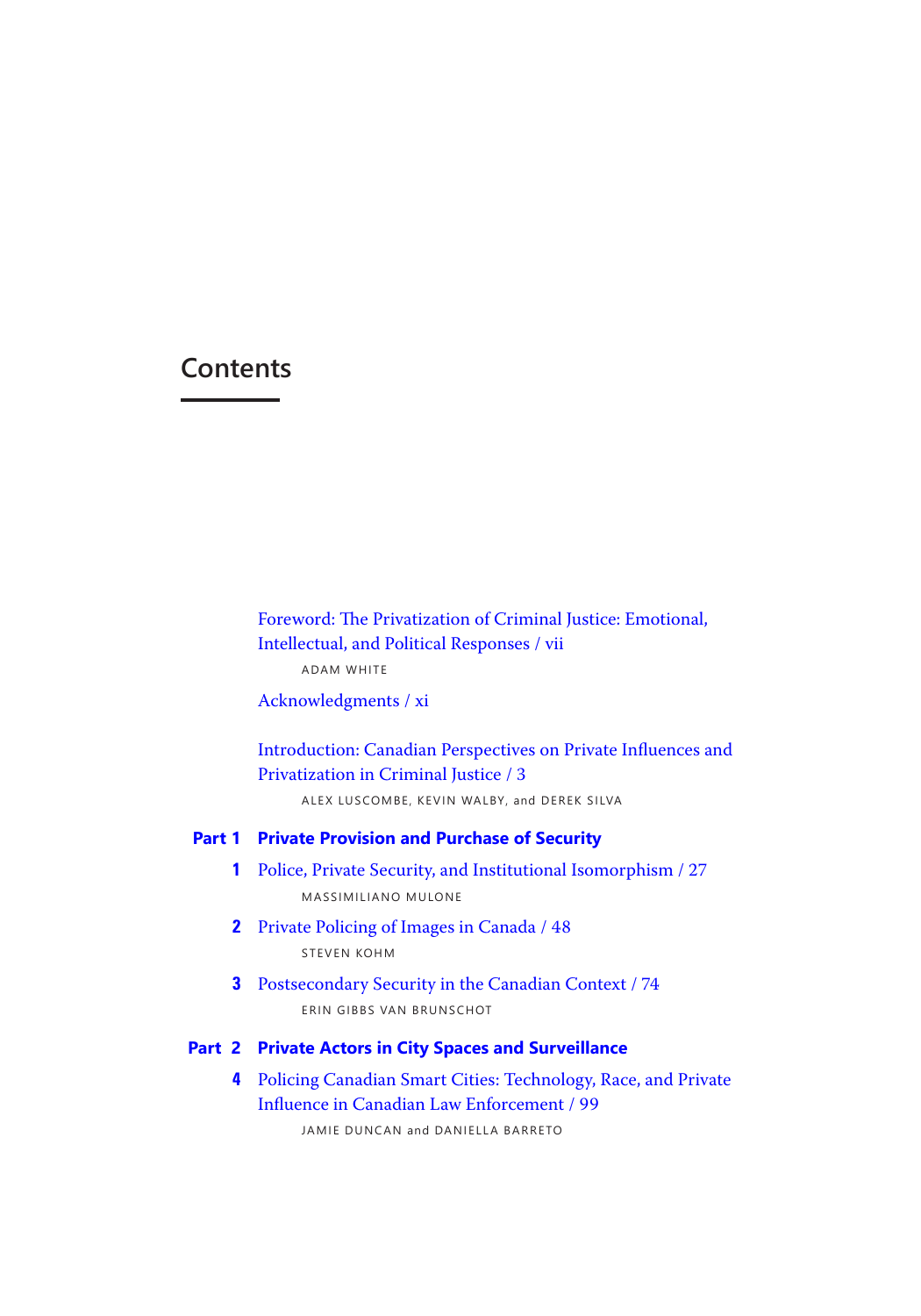**5** Platforms and Privatizing Lines: Business Improvement Areas, Municipal Apps, and the Marketization of Public Service / 126 DEBRA MACKINNON

# **Part 3 Private Influences and Privatization in Courts, Prisons, and Jails**

- **6** Private Risk Assessment Instruments and Artificial Intelligence in Canada's Criminal Justice System / 153 NICHOLAS POPE and REBECCA JAREMKO BROMWICH
- **7** The Implications of Food Privatization in Jails: A Case Study of the Ottawa-Carleton Detention Centre / 176 KAITLIN MacKENZIE
- **8** Shape Shifting: The Penal Voluntary Sector and the Governance of Domestic Violence / 198 RASHMEE SINGH

### **Part 4 Private Actors in National Security and Border Control**

- **9** Evidence of High Policing Pluralization in Canada / 221 ALEX LUSCOMBE
- **10** The Creeping Privatization of Immigration Detention in Canada / 247

JONA ZYFI and AUDREY MACKLIN

 Postscript: Privatization Cultures and the Racial Order: A Dispatch from the United States / 290

TORIN MONAHAN

Contributors / 295

Index / 300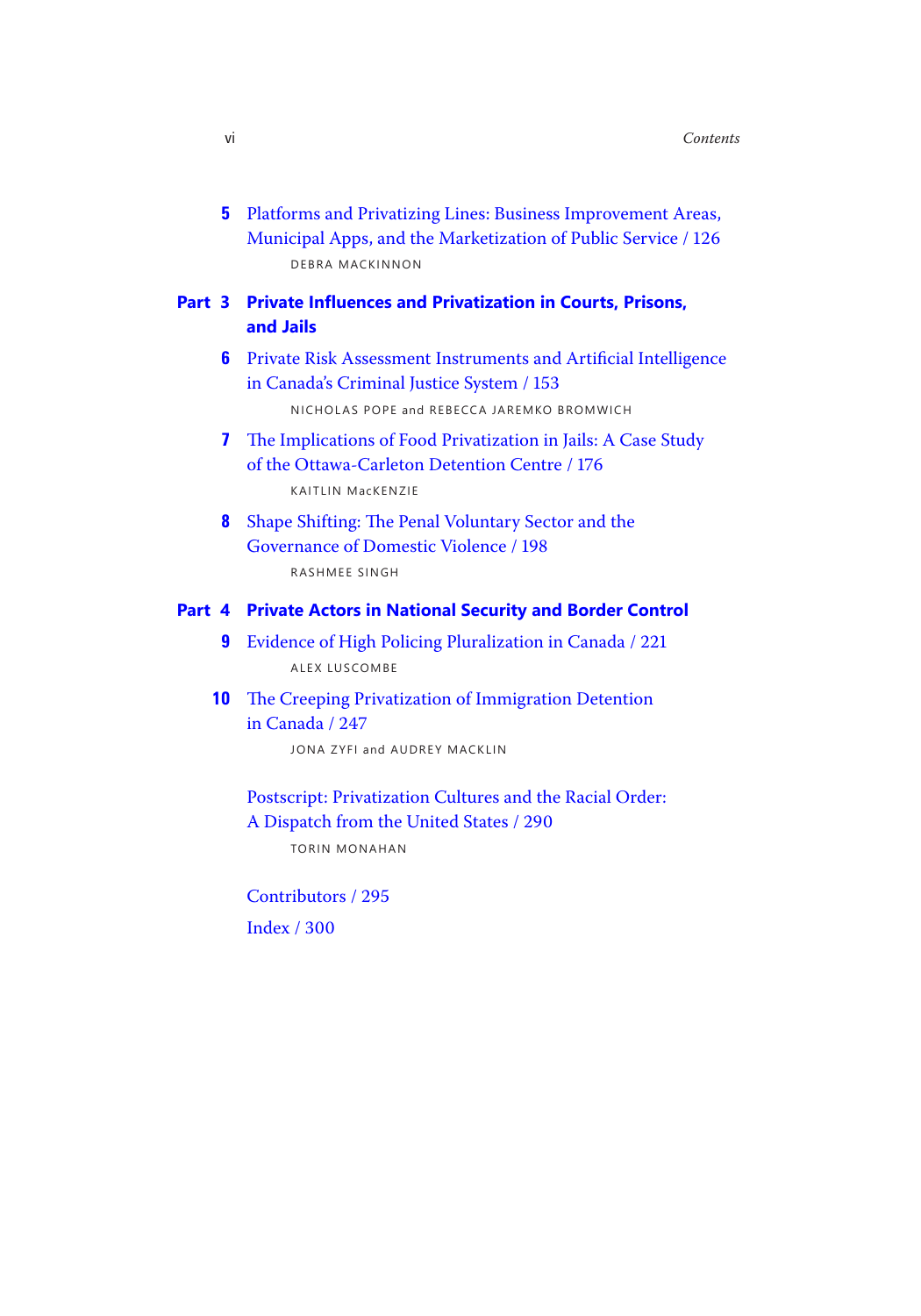# <span id="page-3-0"></span>**Introduction**

Canadian Perspectives on Private [Influences and Privatization in Criminal](#page-1-0)  Justice

ALEX LUSCOMBE, KEVIN WALBY, and DEREK SILVA

Private actors play an increasingly central role in the administration of criminal justice around the world. Although one might be tempted to suggest that this is a simple matter of cost-cutting and efficiency, a growing body of scholarship over the past two decades consistently casts privatization in a negative light, and with good reason. Privatization tends to reshape criminal justice institutions and procedures in ways that are frequently antidemocratic and often cause more harm than good (Ericson & Doyle, 2003; Feeley, 2002; Fitzgibbon & Lea, 2018; Hucklesby & Lister, 2017; Loader, 1999, 2000; Mulone, 2011; Verkuil, 2007; White, 2010). Although research on privatization and criminal justice has blossomed in recent decades, most research has focused on the United States and United Kingdom (Blesset, 2012; Burkhardt, 2019; Fulcher, 2011; Hucklesby & Lister, 2017; Rappaport, 2018; Saldivar & Price, 2015; Selman & Leighton, 2010; Shapiro, 2011; Shichor & Gilbert, 2001), even if some scholars are beginning to adopt a more global perspective (Byrne et al., 2019; Daems & Belen, 2018; Singh & Light, 2019; White, 2016). There is a dearth of research on how issues of privatization become manifest in Canada's unique cultural and political contexts. Criminal justice–related research from countries such as the United States and United Kingdom might be generalizable to Canada, but this is an empirical question rather than an assumption to be taken at face value (Dorn & Levi, 2007; Meerts, 2013; Meerts & Dorn, 2009; van Calster, 2011; van Steden & de Waard, 2013; van Steden & Sarre, 2007). This leads us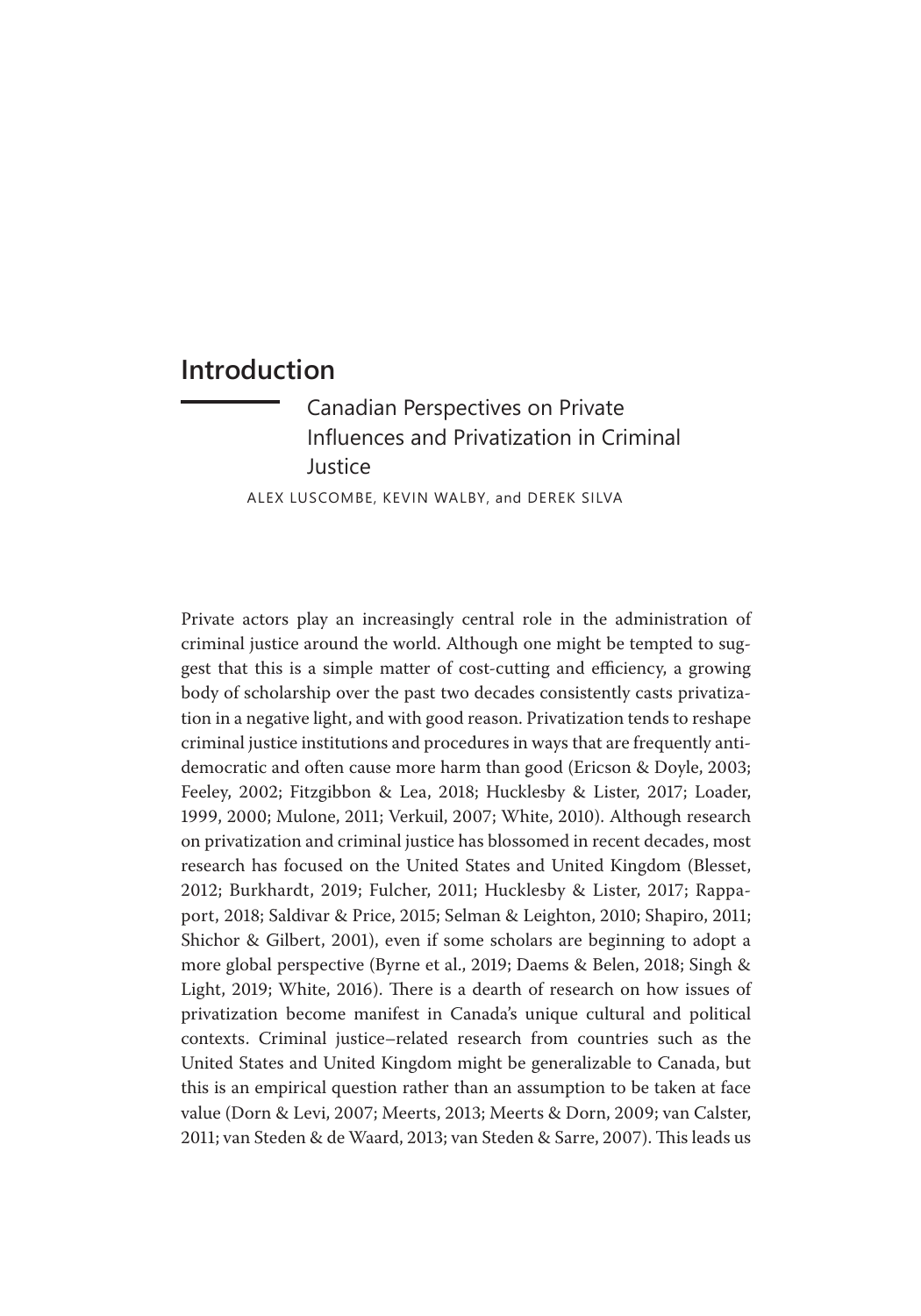to the central questions posed in this volume. What role do private actors play in the administration of criminal justice in Canada? What are the major motivations and driving forces behind developments pertaining to the involvement of private actors in the Canadian criminal justice system?

 ing the police without much regard for other sectors of the criminal justice Although privatization of criminal justice is not new (Harding, 2019; Simmons, 2007; Zedner, 2006a), in recent decades we have witnessed an apparent return of private actors in criminal justice throughout much of the world. This includes not only the "rebirth" of private security guarding, a well-documented trend since the 1980s (Johnston, 1992; Jones & Newburn, 1998; Shearing & Stenning, 1983, 1987), but other forms of private influence and privatization, affecting a broad range of institutions, from prisons and jails, to courts, to national security agencies, to border police. Yet, for the vast literature on privatization that now exists in criminology, sociology, and criminal justice studies, most of it focuses on reconfigurations affectsystem. The question of how privatization is affecting other aspects of that system, such as sentencing and incarceration, has received comparatively little attention, both in Canada and beyond (Hucklesby & Lister, 2017; Joh, 2004; Kraska & Brent, 2011; Selman & Leighton, 2010).

There are many motivations and driving forces behind the privatization of criminal justice. As argued in some of the original writings on private policing (Shearing & Stenning, 1983; Stenning & Shearing, 1979), private, for-profit security services are often purchased because they are flexible and offer a wider array of sanctions over which the client maintains a greater degree of control. Private contractors can also be appealing for their relative lack of transparency and, in some cases, their willingness to engage in dirty work to get the job done (Hansen Löfstrand et al., 2016; Thumala et al., 2011). In the field of forensic accounting and corporate investigation, Williams (2005) found that private firms are preferred in large part for the relative gains in secrecy that clients obtain, allowing them to retain a greater degree of control over the investigative process than they would have if the job was handled exclusively by the state. Although arguments about these and other motivations and driving forces behind the involvement of private actors in criminal justice figure centrally in the chapters of this volume, these are difficult questions that scholars will grapple with for a long time to come.

*Changing of the Guards: Private Influences, Privatization, and Criminal Justice in Canada* is a step toward filling these gaps in the literature by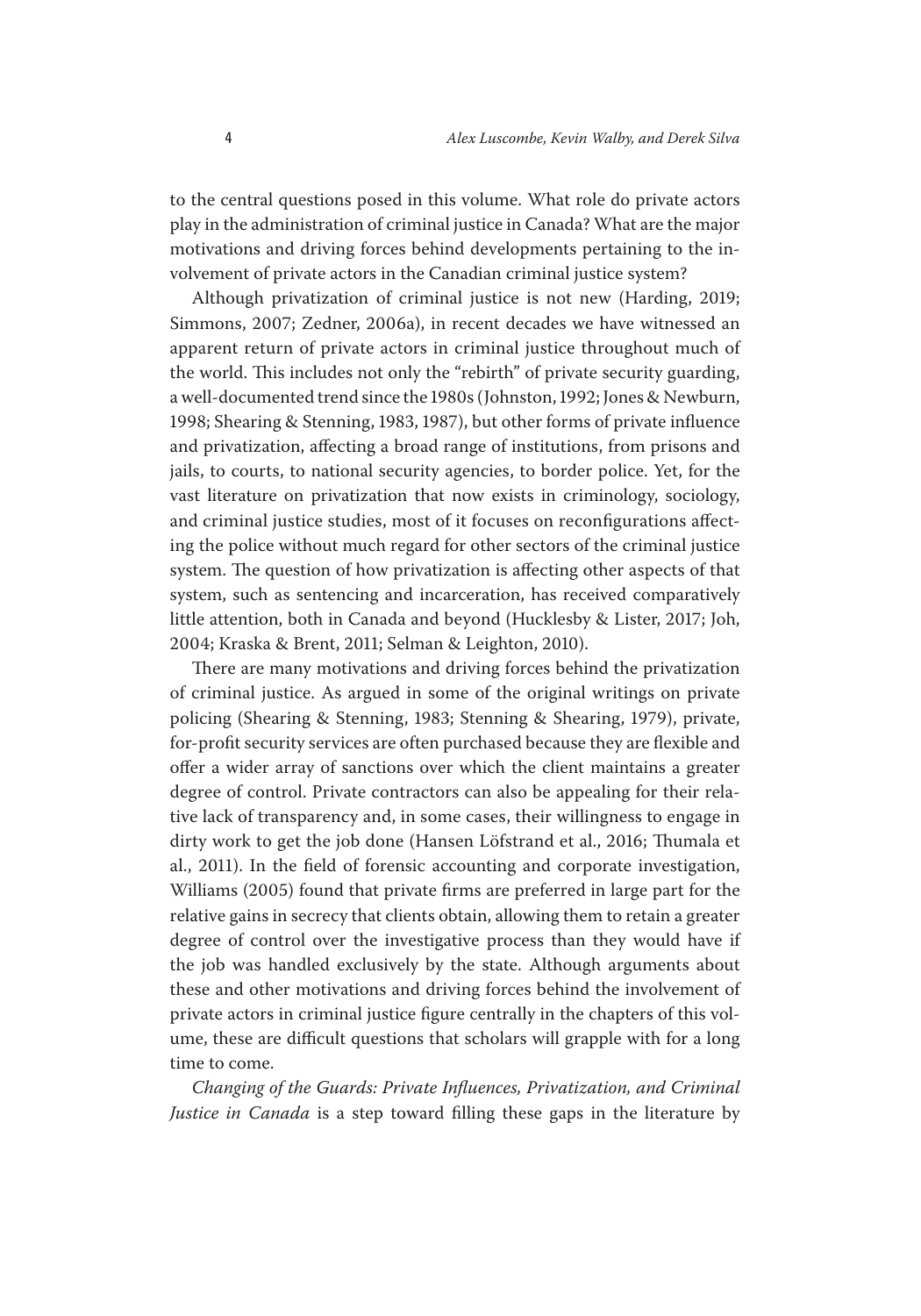providing both in-depth and wide-angle looks at some of the major developments in the involvement of private actors in the Canadian criminal justice system today. Although private security figures centrally in several of the chapters of the volume, it also contains chapters on the impacts of privatization in more neglected sectors of the criminal justice system in Canada, such as prosecution, imprisonment, and security intelligence. The chapters illuminate the impacts of both private influence and privatization on democratic law and policy, transparency, accountability, administration of justice, and public debate. The volume extends foundational scholarship on the role of private actors and agencies in criminal justice (Davis et al., 1991; Henry, 2015; Loader, 1999; Shearing & Stenning, 1983; Stenning & Shearing, 1979; Zedner, 2006a, 2006b) through a detailed examination of key trends and developments in Canada.

# **Private Influence and Privatization in Canadian Criminal Justice**

As Hucklesby and Lister (2017, p. 4) observe, privatization is a "broad, container concept, the precise meaning of which is subject to debate." Privatization can be total, but it can also be partial, as in the form of public-private partnerships (White, 2015). Although there are many excellent conceptual frameworks available (see, e.g., Crawford, 2006; Diphoorn, 2016; Jones & Newburn, 1998; Loader, 1999, 2000; Newburn, 2001; Tomczak & Buck, 2019), the main conceptual distinction that we draw in this volume is between private influence and privatization, although we describe some specific instantiations of these concepts below. By *privatization,* we refer to the whole or partial outsourcing of public services to private entities. In contrast, what we call *private influence* involves cases of private actors who bend the actions and outcomes of some agency in their favour, such as at the level of law and policy (Condon, 1998; Lippert, 2002, 2007). Private influence does not always emanate from corporations and for-profit businesses. Private voluntary groups, non-profit organizations, and charitable entities can also influence criminal justice practices, laws, and policies (Maguire et al., 2019; Tomczak & Buck, 2019). The high number of calls for police services made by private entities such as corporations could also be conceived of as a form of private influence that shapes the allocation of criminal justice resources (Rappaport, 2018).

Beyond this crude distinction between private influence and privatization, we did not impose a rigid definition of these terms on chapter contributors (indeed, they were not required to use these terms if they did not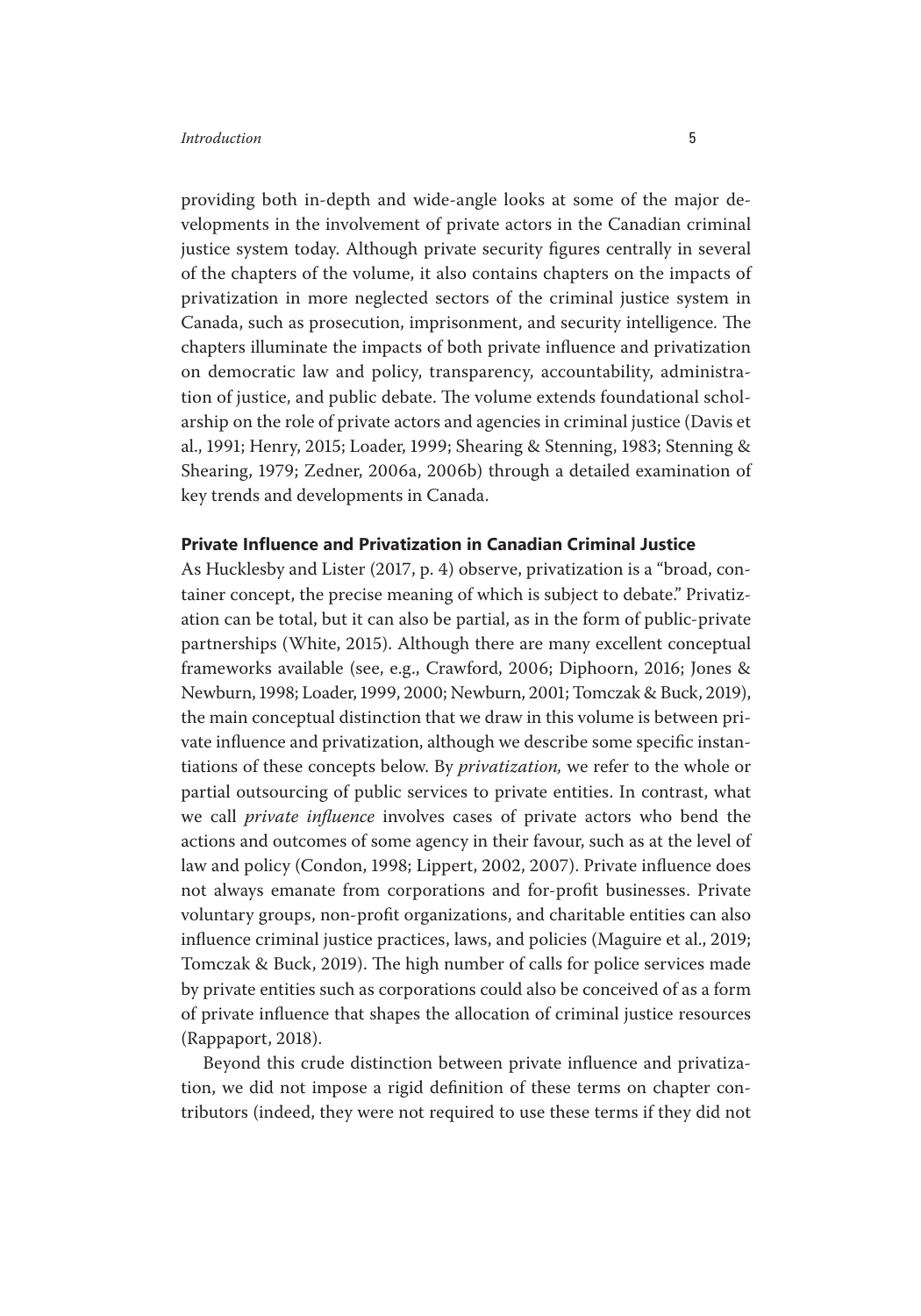wish to do so). Contributors were invited to engage creatively with their areas of study using whatever theoretical and conceptual tools that they thought appropriate. We did this for two reasons. First, intending this to be an interdisciplinary volume, we have avoided imposing any one theoretical framework on chapter contributors, which inevitably would come with disciplinary baggage. Second, we have not sought to impose a high level of theoretical integration and agreement across the chapters because we do not believe that this is what the study of private influence and privatization in Canada, an exploratory field in the early stages of development, currently needs.

Bringing together leading researchers from sociology, criminology, criminal justice, socio-legal studies, and law, we invited contributors to examine themes of private influence, privatization, and criminal justice in their respective subareas. The authors build upon previous inquiries in Canada that examine private entities that do criminal justice work (Baar, 1999; Brodeur, 2010; Ericson & Doyle, 2003; Sanders, 2005; Schneider, 2006; Williams, 2005) by investigating how human and other resources circulate across the public/private divide. Consistent with findings in other countries (Ayling & Shearing, 2008; Joh, 2004; Löfstrand et al., 2018; Stenning, 2000), many of the chapters argue that private influence and privatization are making the Canadian criminal justice system less transparent, equitable, and accountable by transforming public goods into commodities to be bought, sold, and marketed. Many of the chapters further demonstrate how the market logics of private influence and privatization in criminal justice intersect with other aspects of power and inequality, including systemic racism and sexism (see also Fosten, 2017; Simmons, 2007).

Before discussing the layout of the volume and the focus of each chapter, we present an overview of key developments pertaining to private influence and privatization in the Canadian criminal justice system. We organize the discussion in terms of eight overarching themes that we identified in our reading of existing academic literature (including the chapters of this volume) and current events in Canada. Although many of these themes overlap empirically, we have chosen to separate them analytically. The eight themes discussed below are (1) de-governmentalization versus load-shedding, (2) procurement of goods and services, (3) operational networks, (4) donations and sponsorships, (5) stakeholder engagement, (6) corporatization, (7) commercialization, and (8) revolving doors and directorates. The chapters engage with these and other core themes relevant to the study of private influence and privatization of criminal justice.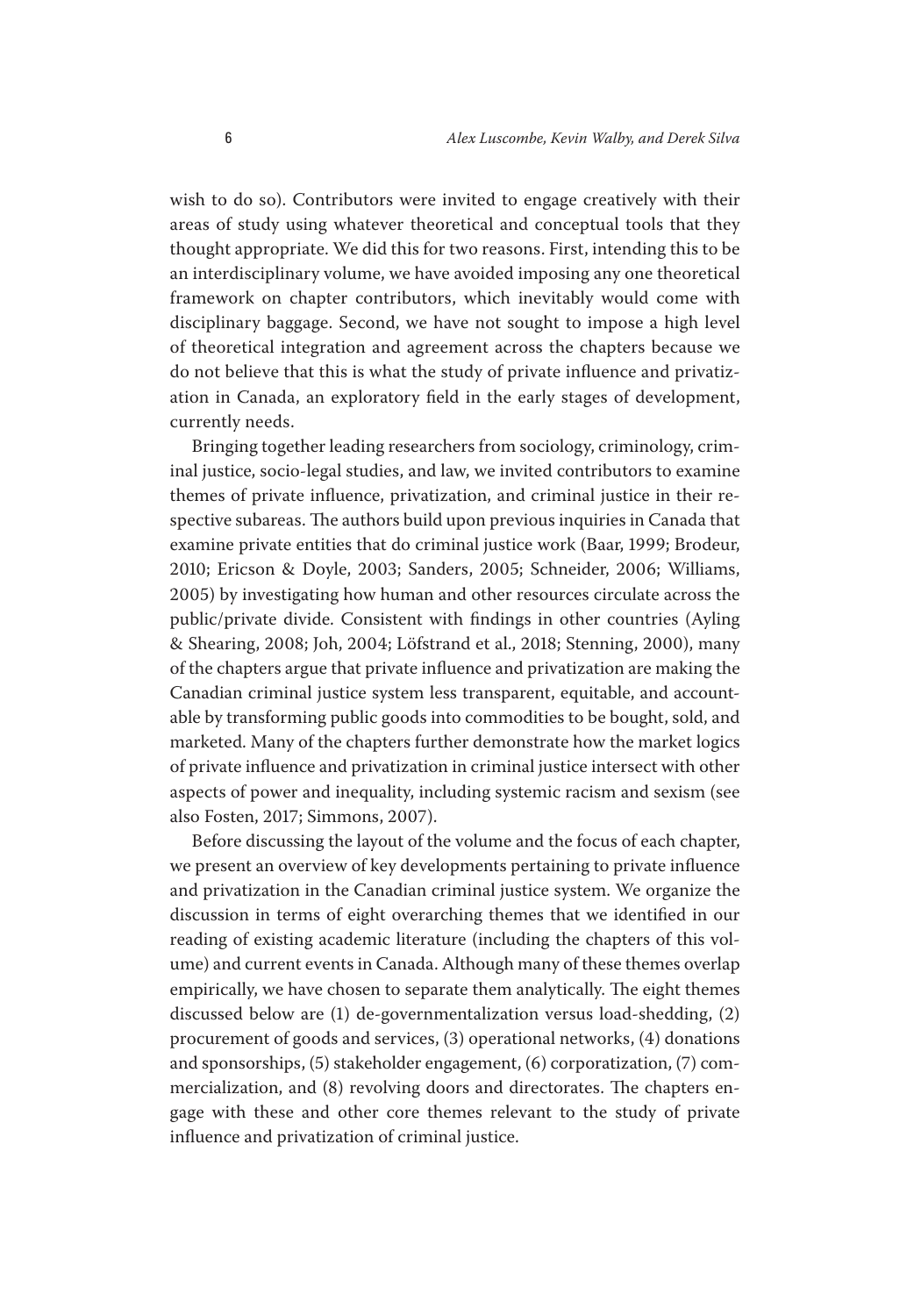### **De-Governmentalization versus Load-Shedding**

*Degovernmentalization* refers to cases in which government agencies outsource total responsibility for a core criminal justice function to the private sector. In the United States, the quintessential example of criminal justice de-governmentalization is the fully privatized prison (Burkhardt & Connor, 2016; Enns & Ramirez, 2018; Sparks & Gacek, 2019), owned and operated by corporate giants such as CoreCivic. This kind of wholesale privatization has been exceptionally rare in the Canadian penal system, occurring only once before being overturned in the early 2000s. From 2001 to 2006, Central North Correctional Centre, a maximum-security prison located in Penetanguishene, Ontario, was Canada's first and only privately run prison (Buitenhuis, 2013). Facing significant backlash from prison activists and labour unions, among others, the then newly appointed Liberal government of Ontario terminated its contract with Management and Training Corporation, the company running the facility, and reclaimed public ownership and operation of it. Private jails similarly have had a limited history in Canada (McElligott, 2007). In other sectors of the criminal justice system, such as policing, evidence of de-governmentalization is similarly slim. To our knowledge, Canadian governments have contemplated de-governmentalization in the policing sector, but they have never achieved it. During the 1990s in Quinte West, Ontario, there was a sustained discussion about contracting Intelligarde, an Ontario-based private security company, for policing in the city (Rigakos, 2002). Intelligarde was asked to submit a proposal detailing how it would replace the Ontario Provincial Police (OPP) as the main police service in the region. In the end, the decision was made not to replace the OPP with Intelligarde.

In Canada, de-governmentalization appears to have happened more on the edges of the criminal justice system than at the core, which we refer to here as *load-shedding*. It occurs when governments involve private actors in criminal justice operations without handing over complete ownership or responsibility. In contrast to de-governmentalization, akin to handing over the keys to the car, load-shedding results in a more hybrid, public-private institutional form or "partnership" (typically referred to as a public-private partnership, PPP, or P3 in government parlance). The work of MacKenzie (this volume) on the privatization of food provision in the Ottawa-Carleton Detention Centre is an example of load-shedding in the Canadian criminal justice system. Privatized food provision is an example of privatization at the periphery of Canadian criminal justice operations. Another example can be found in the work of Buitenhuis (2013) on two Ontario prisons built after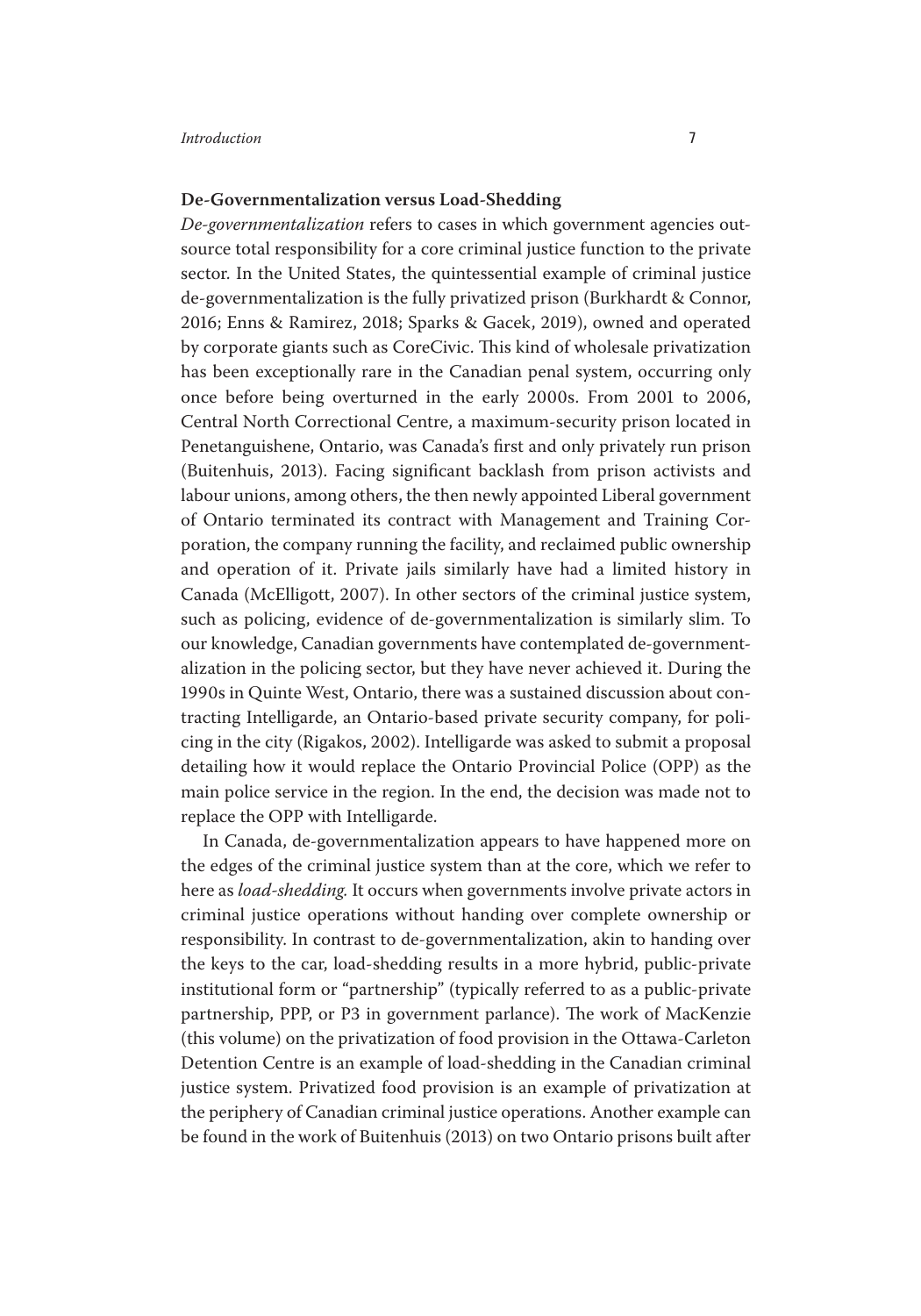the failed Central North Correctional Centre experiment via public-private partnerships. Under these arrangements, the government retained ownership of and responsibility for operating the prisons, and a private company held responsibility for designing, financing, building, and maintaining the facilities (Buitenhuis, 2013). With load-shedding, responsibility for "core government services" in the criminal justice system remains the principal domain of the state, private actors being involved in more "peripheral," but no less important, ways.

# **Procurement of Goods and Services**

*Procurement* is the main mechanism through which government agencies initiate and sign formal agreements with private entities to acquire their goods and services. Through systems of procurement, government agencies put out requests for tenders on which private actors can bid and hope to secure. Requests for tenders can be competitive or non-competitive (the latter also known as sole-source contracting). In the case of competitive bidding, the government chooses a winning bidder based upon select criteria codified in law and policy. With sole-source contracting, the government agency directly contracts a private entity to provide the good or service without any formally competitive process or necessary consideration of alternative parties (though the agency may choose to do so). Sole-source contracting is justified on several grounds, the most common reasons being size of the contract (smaller contracts are often sole-sourced), urgency, existence of a private monopoly, or national security secrecy. Prior to awarding contracts, government agencies can also submit what is known as a "request for information" or RFI. RFIs are submitted to the private sector to acquire more information about potential products or services prior to launching requests for tenders. In the acquisition of artificial intelligence tools, an area where the government generally lacks in-house expertise, RFIs are commonly used (Molnar & Gill, 2018). Finally, products and services can be procured in more informal ways. Technology companies might lend or donate surveillance and other equipment (e.g., bulletproof vests) to police agencies, sometimes on the condition that they conduct a pilot project or provide user experience feedback to the company. An example of the latter occurred in 2011 in Vancouver when the company Armourworks Canada donated \$20,000 in bulletproof vests to the city's police department in exchange for "professional evaluation" of its products (Fridman & Luscombe, 2017).

Through procurement processes, private agencies can gain influential footholds in government agencies. Ayling et al. (2008, p. 87) show how police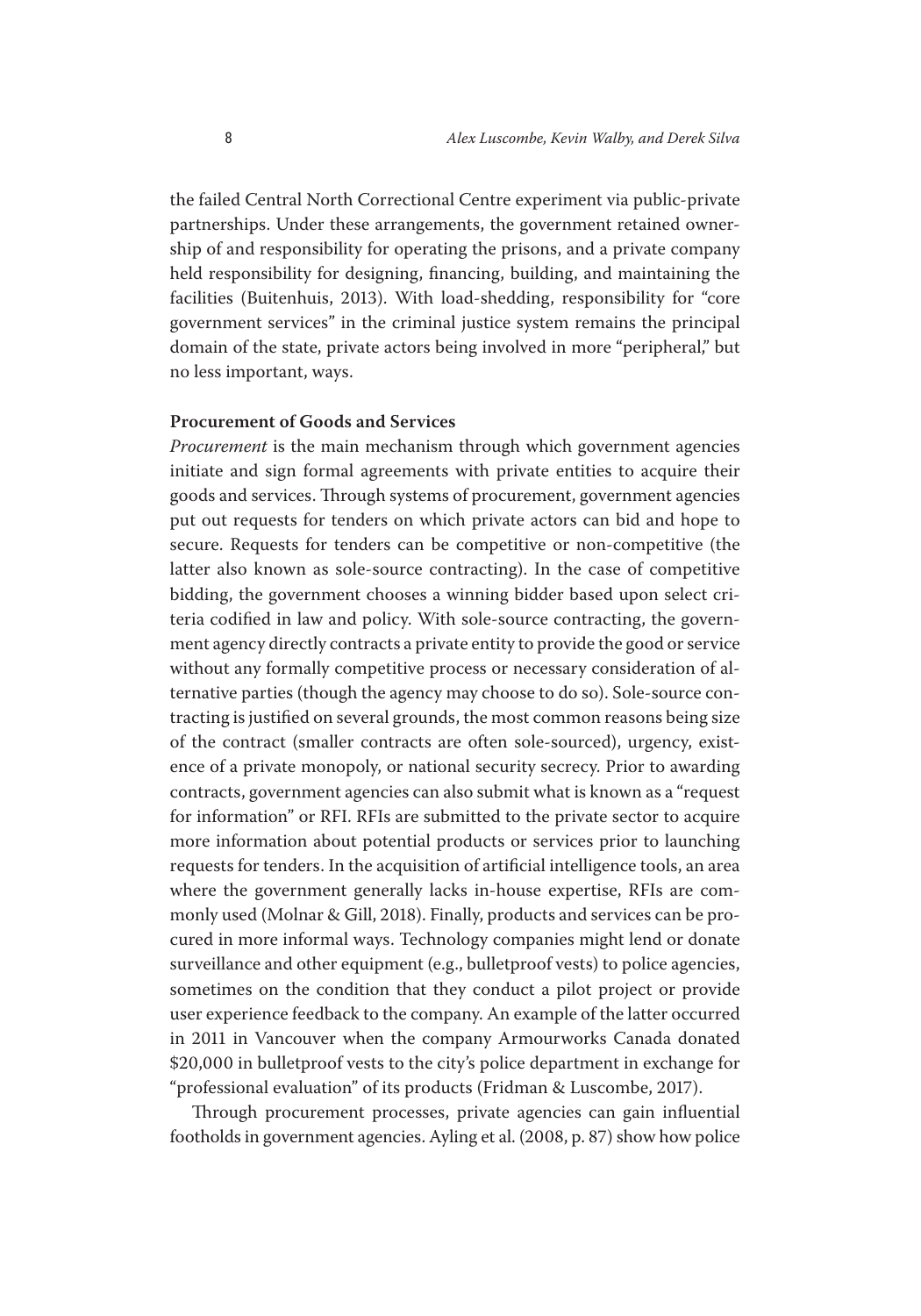procurement generates certain risks, including potential harms that result from vendor overdependence, and there is some evidence that this occurs in Canada. As Mulone (this volume) further demonstrates, public bodies not only might become dependent but also begin to operate more in accordance with the goals and procedures of the private agencies with which they are working. As a result of contracting out government work, perceptions of the role of government and what constitutes a "core government service" could also change, in theory, though as noted there is limited evidence that this is occurring (yet) in Canada, at least in the domain of criminal justice.

A growing body of research in Canada examines how companies such as Axon, Clearview AI, and ShotSpotter are supplying new technologies to police, border, and other criminal justice agencies (Bud, 2016; Côté-Boucher, 2020; Molnar & Gill, 2018; Robertson et al., 2020). Examples include predictive policing software, body cameras, and various tools for cellphone, facial recognition, and other surveillance (Duncan & Barreto, this volume). In the United States, Joh (2017) has examined the proliferation of robotics technology in public policing and the private security industry. There is some evidence that similar developments might be happening in Canada. Robotics technology can be used to automate criminal justice practices, though in ways that can have unintended consequences and harmful effects. As Joh (2017, p. 585) writes, "companies engineering the algorithms for private security robots have no obligations at all under state public records laws; they are providing a private service to private clients ... [W]e cannot know whether the algorithm used by a robot might be reliable in its ability to assess threats, or equally troubling, produce results with noticeable racial biases." The Canadian First Responders Robotics Association formed in 2020 and is becoming a more prominent organization in national discussions of policing and robots.

#### **Operational Networks**

Over the past two decades, Canadian public policing agencies, like those in most G7 countries, have been moving toward a more integrated and hybrid operational model (Brodeur, 2010; Dupont, 2004; Murphy, 2007). There is a growing body of evidence in Canada showing how public and private policing agencies are forming partnerships (Kitchin & Rygiel, 2014; Lippert & Wilkinson, 2010; Murphy, 2007; Sleiman & Lippert, 2010), which we refer to here as *operational networks.* Sometimes these networks are formal public-private partnerships and well advertised as such. At the time of writing, on the international G4S website, the first promotional page discusses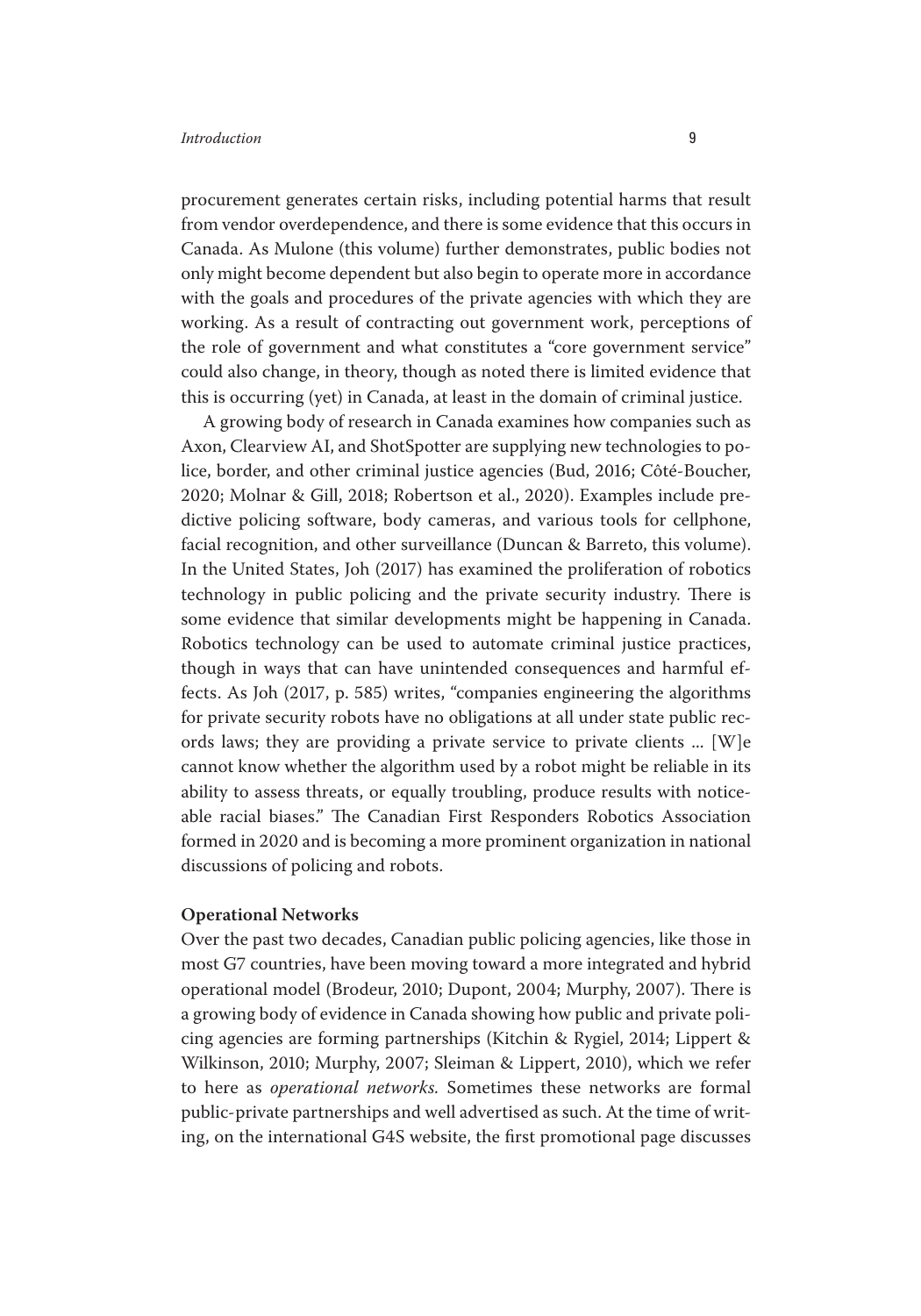ties to access public surveillance camera footage for an investigation. Much a counterterrorism relationship between G4S and the Royal Canadian Mounted Police. As the website notes, "designed by the Public Engagement Unit of the RCMP, the programme aims to harmonize the work of the Canadian law enforcement community in identifying, preventing, responding to and investigating criminal activities related to terrorism and national security threats" (G4S, 2019). Other operational networks are more covert. Luscombe and Walby (2014) show how a variety of public and private actors converged to monitor and regulate Occupy protesters in an Ottawa park. The existence of these network ties was discovered through requests under freedom of information law. Other examples of formal, covert operational networks are the many partnerships that Canadian intelligence agencies have with private entities, the details of which are difficult to obtain because of official secrecy laws (Luscombe, this volume). Public-private operational networks can also be more informal, as when police leverage their of Canada's public video surveillance infrastructure is privately owned and operated (Haggerty & Ericson, 2000). To tap into this vast information infrastructure, public police can form informal relationships with private camera operators (Hier et al., 2007; Walby & Hier, 2013). These exchanges of information are happening, for the most part, in a legal grey zone, enabled by the existence of an informal public-private partnership between police and private companies.

### **Donations and Sponsorships**

Many police departments across Canada, as in other countries (Ayling & Shearing, 2008), now accept corporate money, products, and services in the form of *donations and sponsorships.* Such practices appear to be on the rise in both Canada and the United States (Walby et al., 2018). Private organizations and individuals provide money, goods, and/or services to public police forces through unconventional channels and sometimes for equivocal reasons (Luscombe et al., 2018). In many of these arrangements, the private organization will transfer funds to a non-profit police foundation that acts as an arms-length broker for the police department (Fridman & Luscombe, 2017). Policing-oriented galas and other events at which police and corporate representatives meet, mingle, and dine can be a means of private influence (Luscombe et al., 2018). In the province of British Columbia, the Vancouver Police Foundation solicits, acquires, and redirects millions of dollars in individual and corporate funds to the police every year. These funds have been used for everything from funding training events, to buying new bulletproof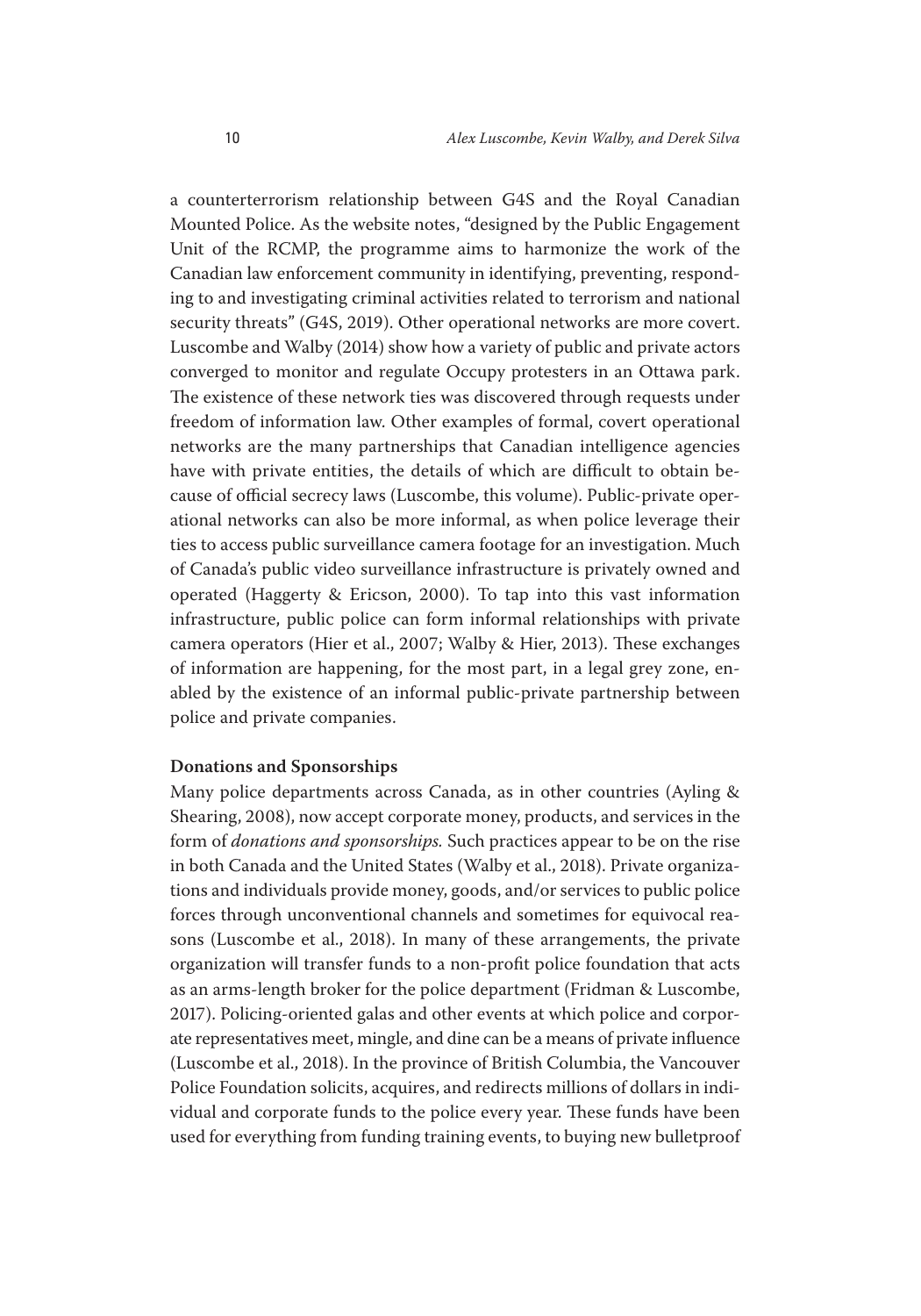vests, to purchasing a new mobile command vehicle (CBC News, 2013). On paper, sponsorship differs from donation in that the former often involves an explicit quid pro quo (e.g., advertisement at an event in exchange for money), whereas the latter tends to be framed as one-way transfers motivated by altruism and generosity. In practice, however, the differences between them can be less clear since donors can still reap some personal and professional benefits from their generosity (Walby et al., 2020).

# **Stakeholder Engagement**

Meetings between government officials and industry stakeholders offer private entities a more informal means of influencing government actions in their favour, and there is evidence of this type of *stakeholder engagement*  occurring in Canada (Lippert, 2007; Lippert & O'Connor, 2006). Recently, the Quebec engineering giant SNC-Lavalin sought to control the outcome of an anti-bribery case by meeting regularly with federal officials and hosting roundtables involving stakeholders from the highest levels of government. SNC-Lavalin's engagement with political officials played a significant role in the decision to amend the Criminal Code of Canada, introducing the option of deferred prosecution agreements to law (Blaze Baum & Fine, 2019). In their research on the policing of Indigenous dissent across Canada, Crosby and Monaghan (2018) show how a police-corporate nexus emerged from meetings between private and public actors about Northern Gateway pipeline activists and protesters. Beginning in August 2010, several public and private actors and agencies met at the Enbridge Northern Gateway Pipeline Project–Intelligence Production Meeting. The stakeholders included oil and gas executives, Royal Canadian Mounted Police officers, and Canadian Security Intelligence Service agents. Crosby and Monaghan provide evidence of similar police-corporate engagements at the Canadian Association of Petroleum Producers meetings.

# **Corporatization**

Privatization involves the act or process of transferring ownership from the public sector to the private sector. *Corporatization,* in contrast, involves public sector organizations that mimic, or become more like, their private sector counterparts (Brownlee et al., 2018; McDonald, 2014; O'Malley & Hutchinson, 2007). As Brownlee et al. (2018) argue, corporatization can lead to privatization by acting as its precursor. It entails broad changes to public bodies that emulate private bodies without handing over ownership or operation to the private sector. The adoption of "new public management"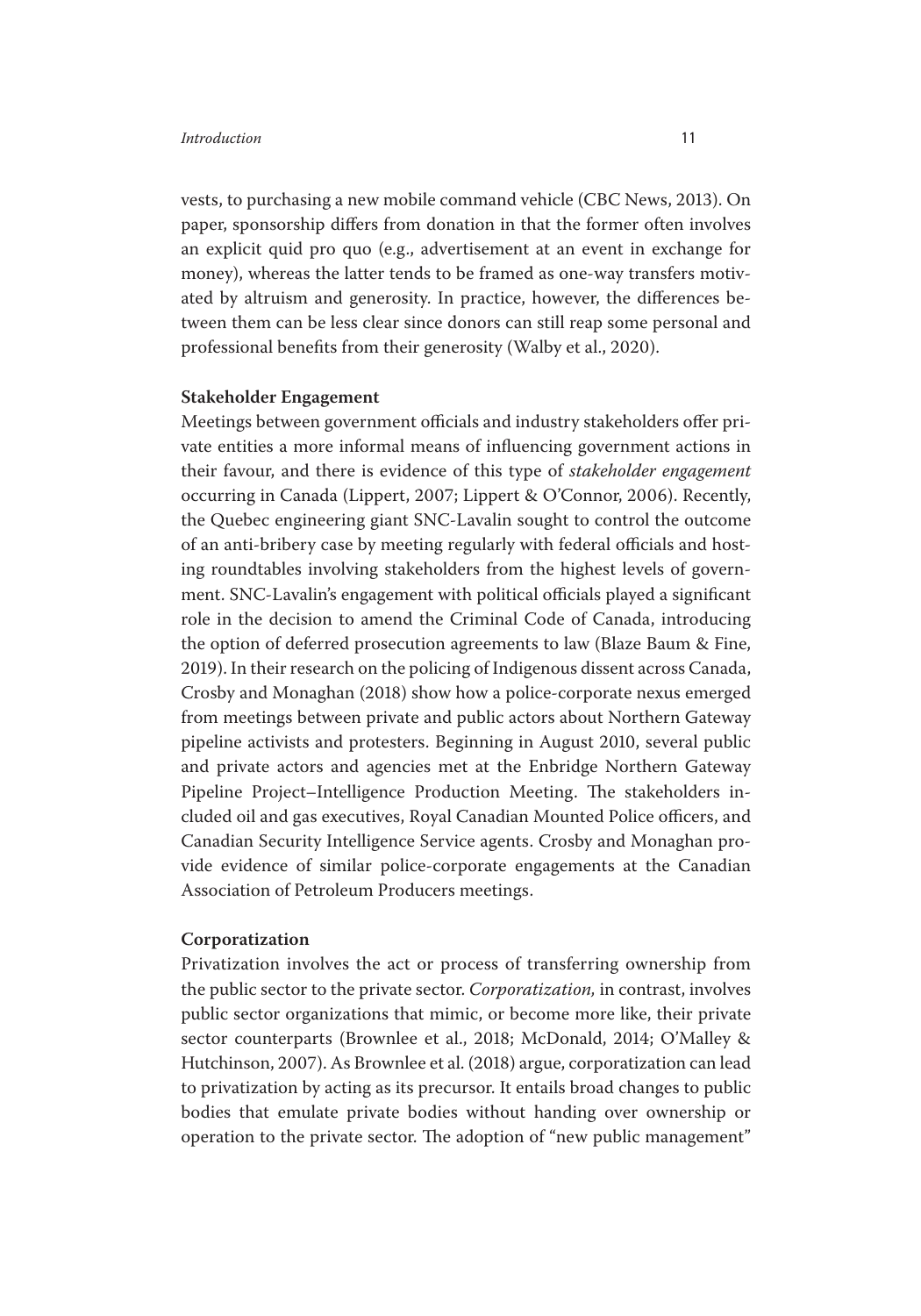principles in policing agencies and unions in the United Kingdom, Canada, and Australia is an example of corporatization (O'Malley & Hutchinson, 2007). Police officials in Canada have been encouraged to think more like managers in private corporations (Ayling et al., 2008; Law Commission of Canada, 1999). As noted above, privatization occurs when, to varying degrees, a public body ceases to provide the service and hands it over to a private agency in whole or in part. Where opposition to privatization is strong, corporatized public entities might be viewed by political and corporate elites as preferred vehicles for transforming the public sector, enhancing corporate profit, and maintaining economic growth – ways to achieve the same goals of privatization without the political and economic risks associated with it (Brownlee et al., 2018).

## **Commercialization**

Some public police forces in Canada are beginning to charge for services in a market-like manner, which we refer to here as *commercialization.*  Mulone (2011, p. 166) argues that commercialization can be coercive or noncoercive. An example of a non-coercive commercial arrangement is police offering training services to private security companies. These activities are not required by the purchasing client but offered on a voluntary basis as a way of creating additional revenues for the public police force. Police can also be hired by private companies or individuals for guarding, escorting, and other services that the client pays for out of pocket (rather than with tax dollars) (Lippert & Walby, 2013). These arrangements go by several names in Canada, most commonly "user-pay" and "paid duty" policing. In other cases, hiring police in a user-pay arrangement can be more coercive, as in the case of major sporting events or movie filming activities in many regions of Canada. In such cases, public police are required in many cities (e.g., Toronto, Vancouver) as a condition of carrying out these activities in city spaces but must be paid for by the contracting entity rather than with public tax dollars.

#### **Revolving Doors and Directorates**

The final theme that emerged from our reading of research and current events pertaining to private influence and privatization of criminal justice in Canada is *revolving doors and directorates.* The idea of a revolving door refers to the movement of employees across the public/private divide and back again. As Marx (1987) observes, the booming private security industry in North America is made up of thousands of former officials from the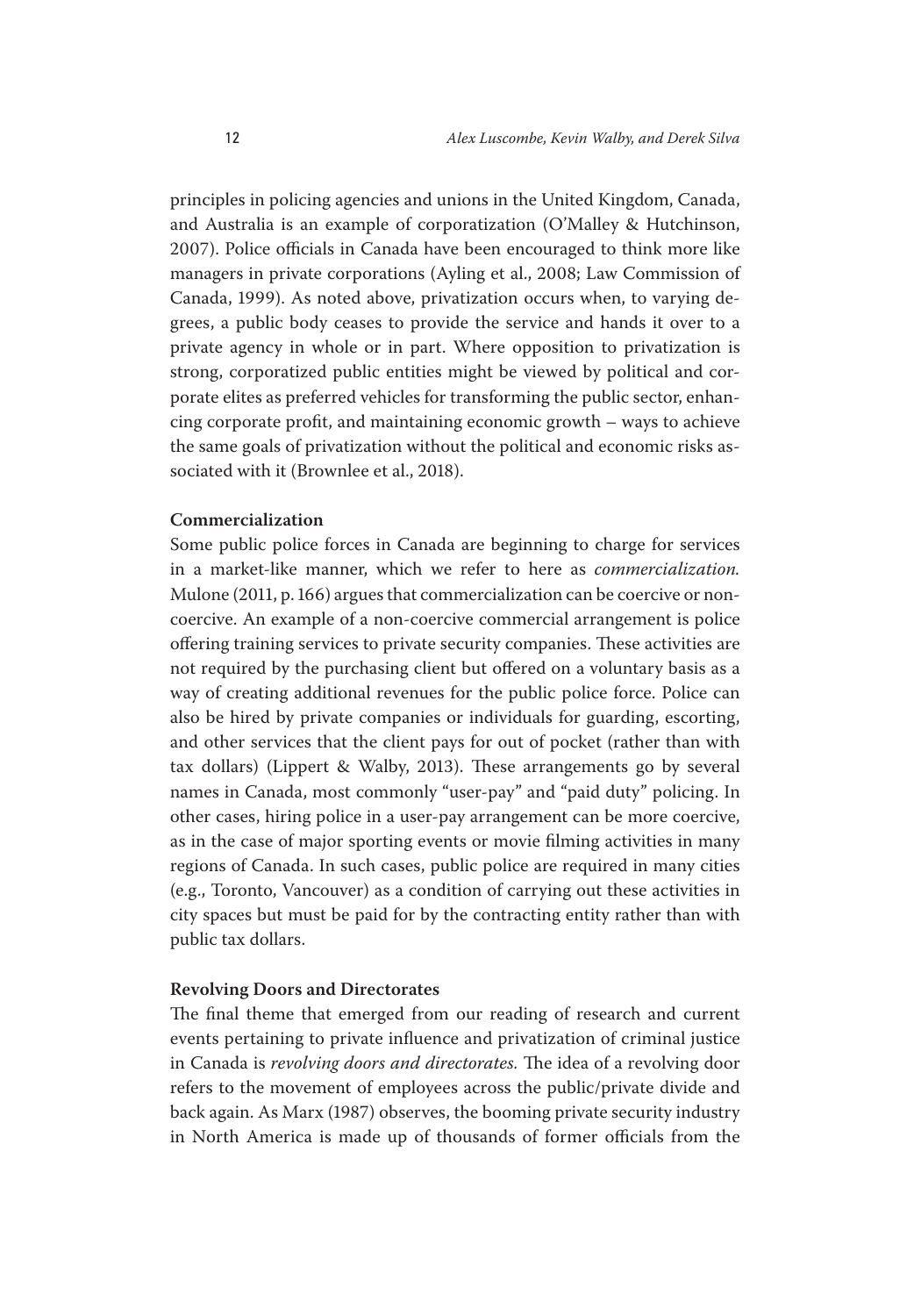in the public sector. In research on drone technology and policy in Canada, placed several of its executives on the boards of directors of Canadian military, police forces, and national security agencies. These employees "go private" for a variety of reasons, including the desire to continue working past the mandatory public sector age of retirement or because they are offered more lucrative salaries in the private sector. The door is revolving because of how these now private sector officials can leverage their connections Bracken-Roche (2019) found evidence of a revolving door between government and industry stakeholders. Another way private sector organizations can secure access to public agencies is by appointing high-level officials to their directorates. Corporations can also get their executives onto the boards of directors of organizations that might have close ties to or involvement with a criminal justice organization. For example, Motorola, one of the major suppliers of communications technology to police forces, has police foundations (Walby et al., 2020).

#### **Chapter Overviews**

 to varying degrees of private influence and privatization. Although the The interdisciplinary scholars in this volume examine how recent institutional developments are opening up the criminal justice system in Canada level of private influence and privatization in Canadian criminal justice appears to be nowhere near what is occurring in other G7 countries, such as the United Kingdom, this could change. The encroachment of private security into the domain of public policing has been increasing for decades in Canada (Arsenault, 2018). Private security personnel in Canada are not only growing in number (Harris, 2016) but also appear to be taking over more of the responsibilities once exclusive to public police forces (Brodeur, 2010; Rigakos, 2002). Private prisons and jails are a recurring topic of discussion in Canada (CBC News, 2006; Roslin, 2007; Tencer, 2012). Other ongoing policy debates in Canada pertain to the privatization of national security, the acquisition of private surveillance technologies by police and at the border (Molnar & Gill, 2018; Robertson et al., 2020), the expansion of private, citizen-led policing initiatives (Wood & Mackinnon, 2019), and the implementation of private risk assessment tools in sentencing and parole decisions (Pratt, 2001; Zinger, 2004), topics that the chapters of this volume examine.

The volume is divided into four parts. Part 1, "Private Provision and Purchase of Security," examines issues of private policing. In Chapter 1, Massimiliano Mulone sets the stage by proposing a novel theoretical framework,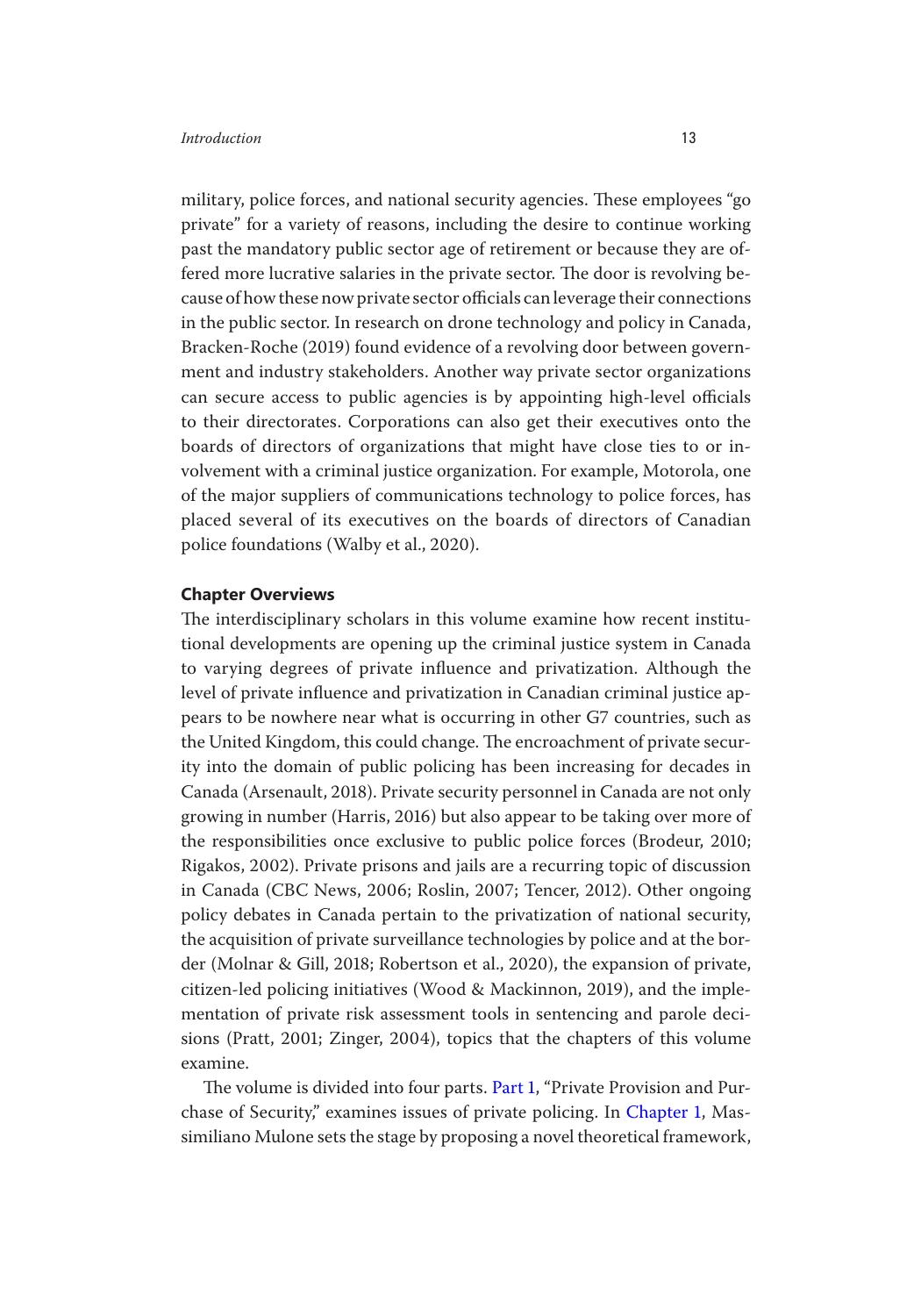nerships and dynamics. Using their concepts of coercive, normative, and inspired by classical works in organization studies, for examining the increasingly blurred lines between private and public policing agencies in Canada. Specifically, Mulone applies Powell and DiMaggio's (1991) theory of institutional isomorphism to the study of public-private policing partmimetic isomorphism, Mulone shows how ongoing collaborations between public and private policing agencies are blurring the lines between the two sectors, rendering them more alike over time. Highlighting several policyrelated concerns about these developments, Mulone points to a number of concrete avenues for challenging and resisting this increasing homogenization of public-private policing agents in Canada.

In Chapter 2, Steven Kohm examines the work of Child Find Manitoba, a grassroots charitable organization in Winnipeg that works closely with the police. In 2002, Child Find Manitoba established Cybertip.ca as Canada's line for reporting online child sexual exploitation. Renamed the Canadian Centre for Child Protection (C3P) in 2006, the organization assumed an official role as Canada's designated reporting agency under federal legislation in 2011. Kohm uses in-depth interviews with C3P directors and board members, media stories, and reports produced by the centre to explore the private policing of images in Canada. An example of a hybrid or mixed operational network, C3P acts as a liaison among the private sector, government, and police to regulate sexual exploitation online. In 2016, C3P's mandate was expanded under Manitoba's new Intimate Image Protection Act, the so-called revenge porn law. Kohm shows how C3P, despite operating at a distance from the state, though given authority and operating funding from provincial and federal governments, has become a hub for the policing of sexual images of children and adults. Throughout the chapter, Kohm critically reflects on how C3P has framed issues of sexual exploitation online and the implications of its work for policing, accountability, and access to information in Canada.

 ces. Although postsecondary environments are considered "public," Van In Chapter 3, Erin Gibbs Van Brunschot examines the management of security threats on university campuses. Postsecondary institutions across Canada are under mounting pressure to ensure the security of the campus community and campus spaces. These pressures have led to several measures undertaken on campuses in the name of security, including emergency communication systems, controlled campus access, and safe-walk programs. To implement these measures, many Canadian universities have turned to the private sector for new technologies and security servi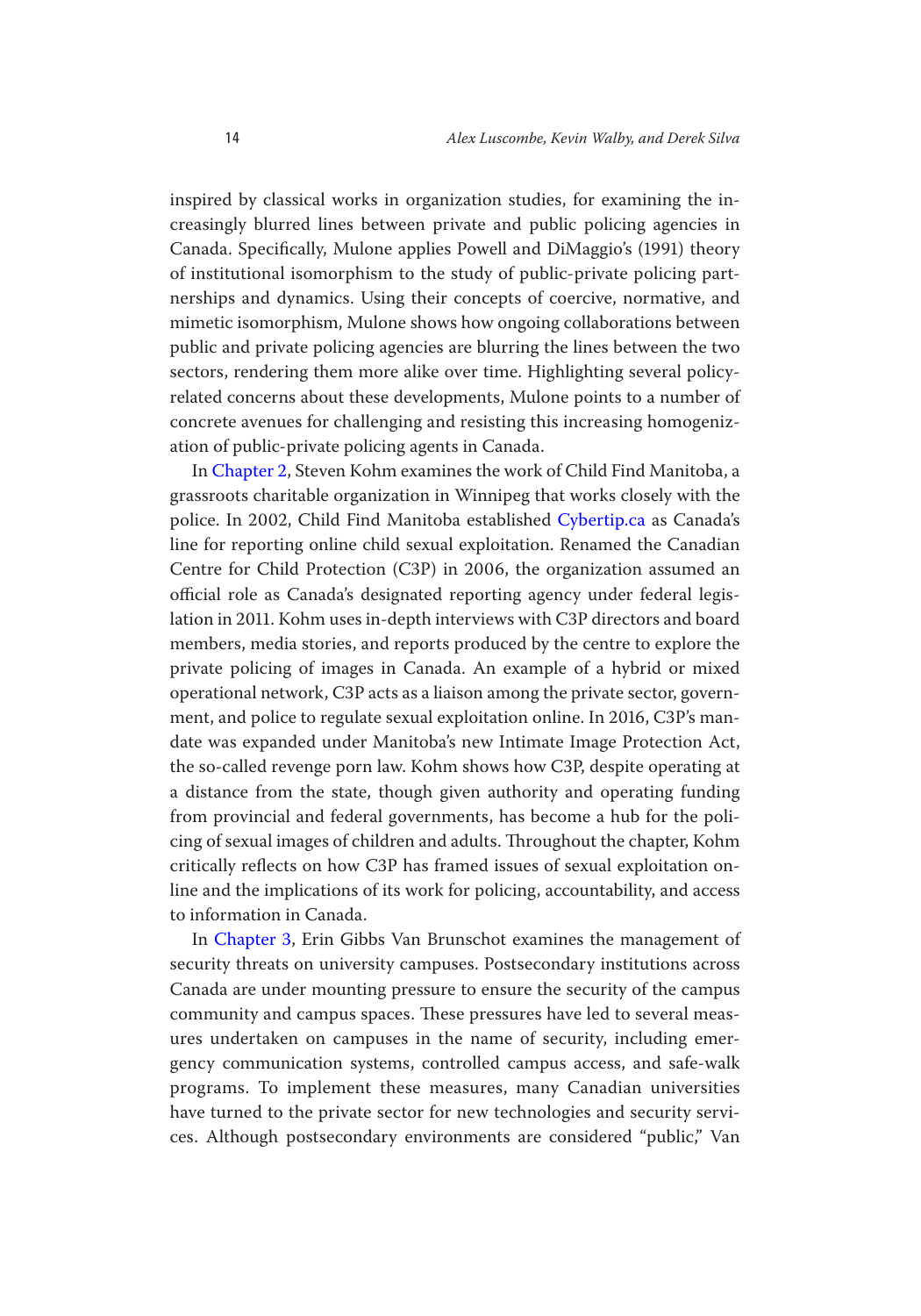Brunschot argues, more often threats to security involve "norm violations" of the culture of the postsecondary environment and the foundation of academic integrity and collegial governance. Using data from her university, Van Brunschot discusses jurisdictional issues related to norm violations, private governance of public spaces, and the dual challenges of autonomy and liability in the provision of security in the postsecondary context.

 privatization, platformization, and anticipation as a conceptual framework, to their chapter is the claim that private influence and privatization in crim- inal justice can further entrench patterns of racism, inequality, and exclu-In Part 2, "Private Actors in City Spaces and Surveillance," the focus is on private security, surveillance, and governance in the urban environment. In Chapter 4, Jamie Duncan and Daniella Barreto explore the corporate logics and discourses of smart city developments in relation to the longstanding issue of racialized policing across Canada. Using the notions of Duncan and Barreto show how the proliferation of for-profit data-driven technologies acquired by police can amplify the overcriminalization and underprotection of racialized and marginalized people in Canada. Central sion in society.

In Chapter 5, Debra Mackinnon examines issues of corporatization, urban governance, and policing by business improvement areas (BIAs) using Vancouver, British Columbia, as a case study. Mackinnon shows how city governments like that of Vancouver, in collaboration with BIAs, have implemented a range of private, tech-based "solutions" and expanded publicprivate networks to augment urban governance and service delivery. Specifically, Mackinnon examines how five Vancouver-based BIAs have been using an app called VanConnect – a citizen-to-government or C2G application – to navigate what they conceptualize as the "splintered streetscape." Tracing the various actors and institutions involved in this work, Mackinnon adds depth and nuance to existing discussions of private influence, privatization, and corporatization through a detailed examination of the city's "clean and safe" mantra and associated policing, surveillance, and intelligence practices.

 adian courts, prisons, and jails. In Chapter 6, Nicholas Pope and Rebecca tools with efforts in the United States, Pope and Bromwich express con- cern about how an increasing reliance on these new privately developed predictive tools can undermine "fundamental foundations of the common Part 3 examines issues of private influence and privatization in Can-Bromwich examine the use of privately owned risk assessment tools in court decision making. Comparing Canada's efforts to regulate the use of these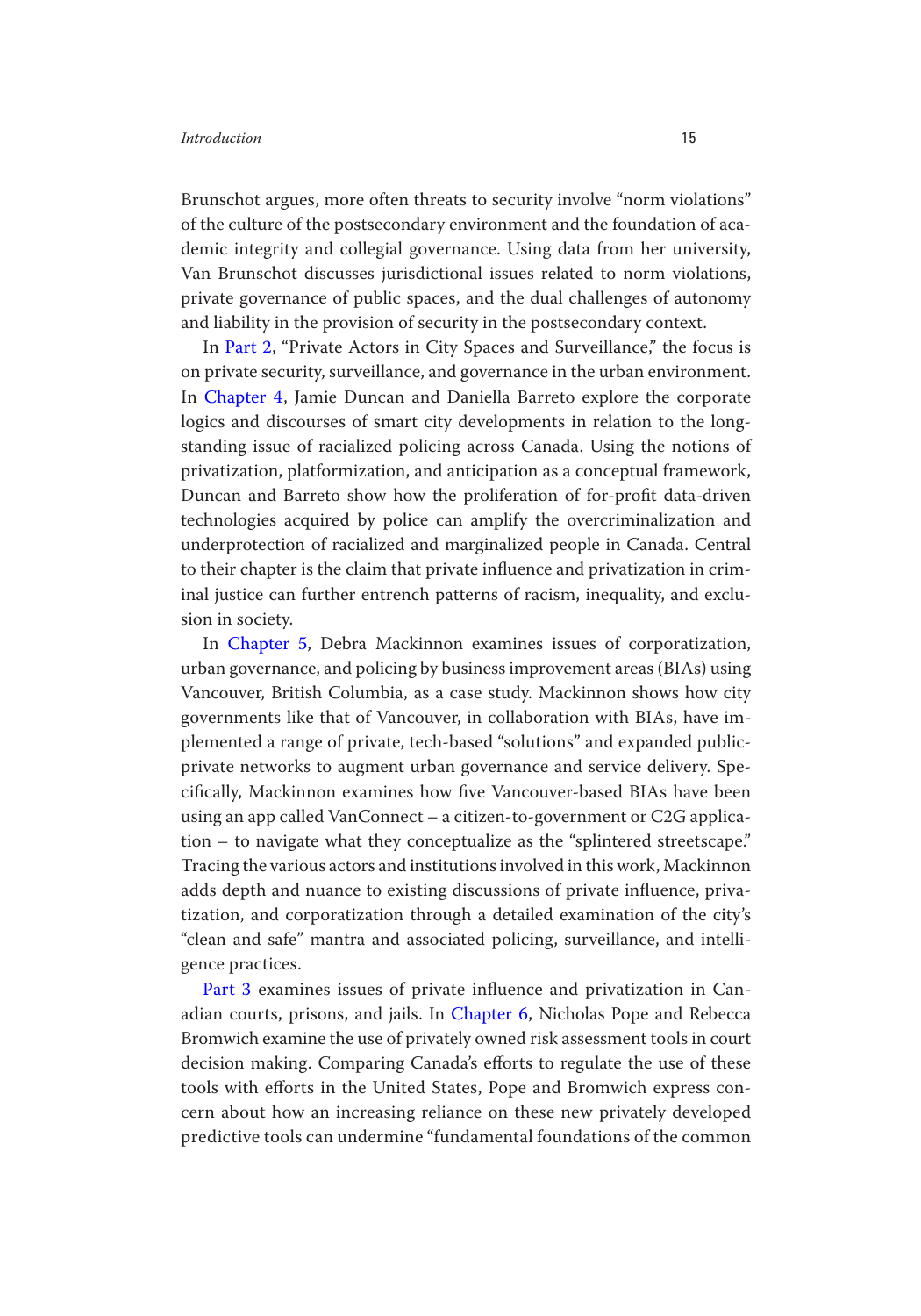law tradition." They find that, though Canadian courts impose a higher standard of algorithmic transparency and accountability than courts in the United States, there is still considerable room for improvement as well as much about which to be concerned.

In Chapter 7, Kaitlin MacKenzie explores the privatization of food services in Canadian prisons and jails. Food service privatization was heralded as a measure that would increase efficiency and save the Ontario government money. However, not only did privatization fail to achieve the costsaving and efficiency goals, it also led to a food crisis in Ontario prisons and jails. MacKenzie examines the human rights implications of food privatization through a case study of the Ottawa-Carleton Detention Centre. Drawing from interviews with former prisoners, they reflect on the range of impacts of food privatization on the carceral experience. MacKenzie argues that food consumption comprises both "concrete" and "symbolic" punishment and reflects on the broader moral and ethical consequences of using incarceration and punishment as opportunities for corporate profit.

In Chapter 8, Rashmee Singh investigates the implications of private influence and privatization for the governance of domestic violence in Canada. Singh draws from a case study of Toronto's specialized domestic violence plea courts. Established in the late 1990s, these courts are notable for their reliance on eleven community-based organizations to deliver provincially accredited Partner Abuse Response (PAR) programs. Drawing from ethnographic observations of the court process and interviews with PAR counsellors conducted over nearly two decades, Singh explores voluntary penal partnerships and their impacts on the prosecution and punishment of domestic violence. Singh reveals the complex and variegated ways in which penal power asserts and reasserts itself as it governs through the community.

 Canadian national security intelligence and border control. In Chapter 9, Alex Luscombe examines how privatization affects national security or Finally, Part 4 examines issues of private influence and privatization in "high policing" operations in Canada. Despite the extensive literature that has now emerged documenting the rise of America's "industrial-espionage complex," Luscombe argues that it is important not simply to assume that trends in countries such as the United States generalize to Canada. In search of evidence of privatization in Canada's high-policing apparatus, Luscombe looks to procurement arrangements, accountability mechanisms, public controversies, and events and publications of non-profit associations and think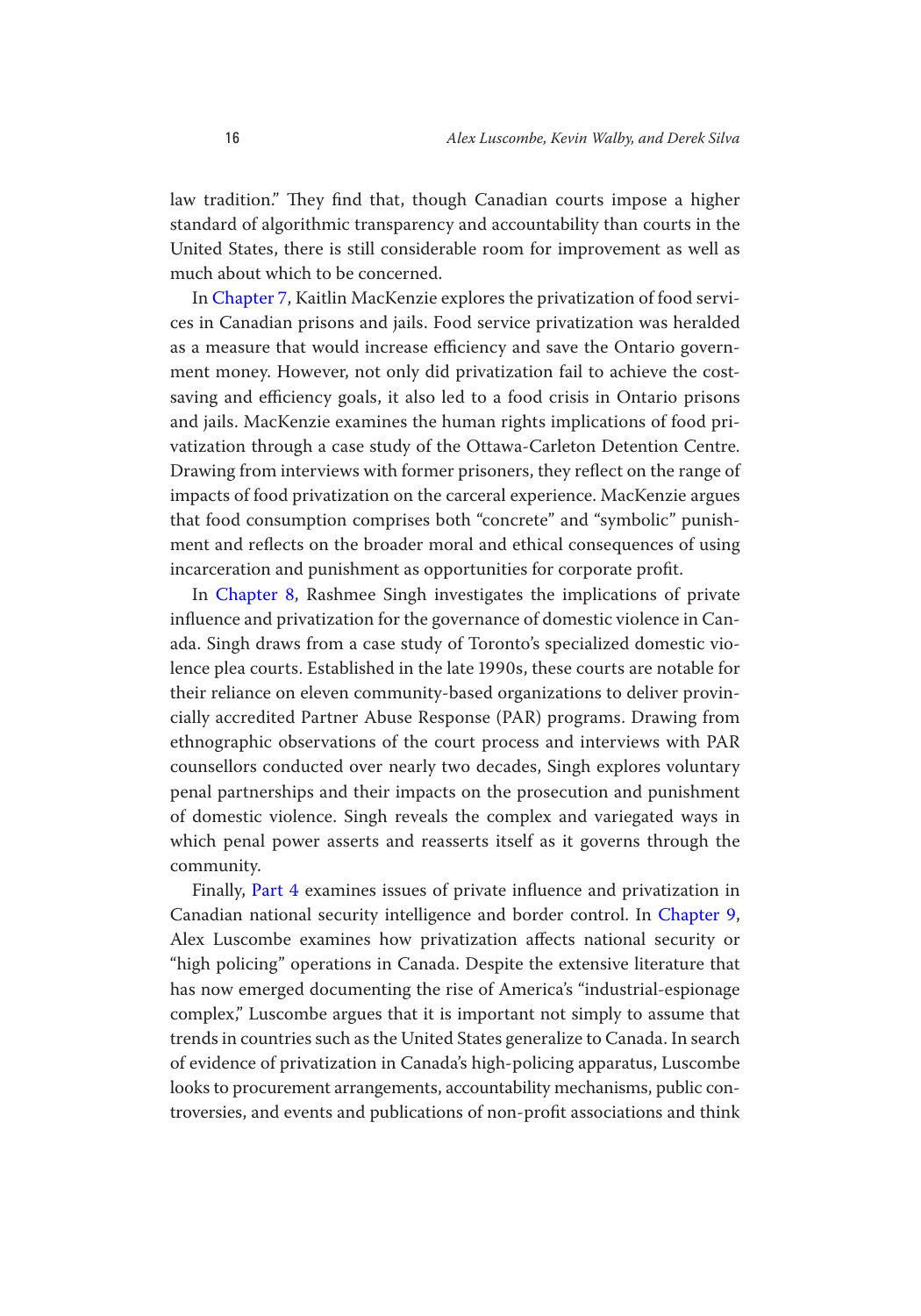tanks. Luscombe finds similarities and differences between high-policing privatization in Canada and the United States and discusses their broader implications for theories of policing, surveillance, and pluralization from a Canadian perspective.

In Chapter 10, Jona Zyfi and Audrey Macklin analyze the rise of private, for-profit actors in Canada's immigration detention regime. Once the core responsibility of the state, Canada's border agency is increasingly turning to the use of private, for-profit companies to manage detention facilities across the country. These companies are being contracted in Canada to supervise detainees and assist in the deportation process. Zyfi and Macklin further argue that emerging partnerships between federal and provincial governments in Canada are blurring the boundaries between public and private logics. They show how provincial jails are now renting out detainment facilities to Canada's federal border agency, as if they were contractors, and that drastic cuts to legal, health, and social services in publicly owned immigration detention facilities mirror the pursuit of the bottom line by private, for-profit entities. Zyfi and Macklin conclude their chapter by reflecting on how the increasing involvement of private actors and the adoption of private logics by Canada's border authority are coming at the expense of transparency and accountability in Canada's immigration system.

The volume concludes with a postscript by Torin Monahan on parallels between Canada and the United States, where racial violence and inequality are being reinforced and in some cases aggravated by the increasing involvement of private actors and institutions in criminal justice. Monahan contends that, though the United States is likely a "limit case" when it comes to the issues of racial inequality, violence, and private influence and privatization that he describes, similar patterns are present elsewhere, including Canada. As research on private influence and privatization in criminal justice in Canada continues to develop, we encourage scholars to take Monahan's call for more research on the intersections of race and inequality, private influence, and privatization seriously.

As a final word, we note that the title *Changing of the Guards* is not a rigid assertion. As we have sought to emphasize throughout this introduction, there needs to be more systematic, empirical research on the topic of private influence, privatization, and criminal justice in Canada. Whether the guards really are changing in Canadian criminal justice institutions is an empirical question that we do not yet have a definitive answer to and might not for some time to come.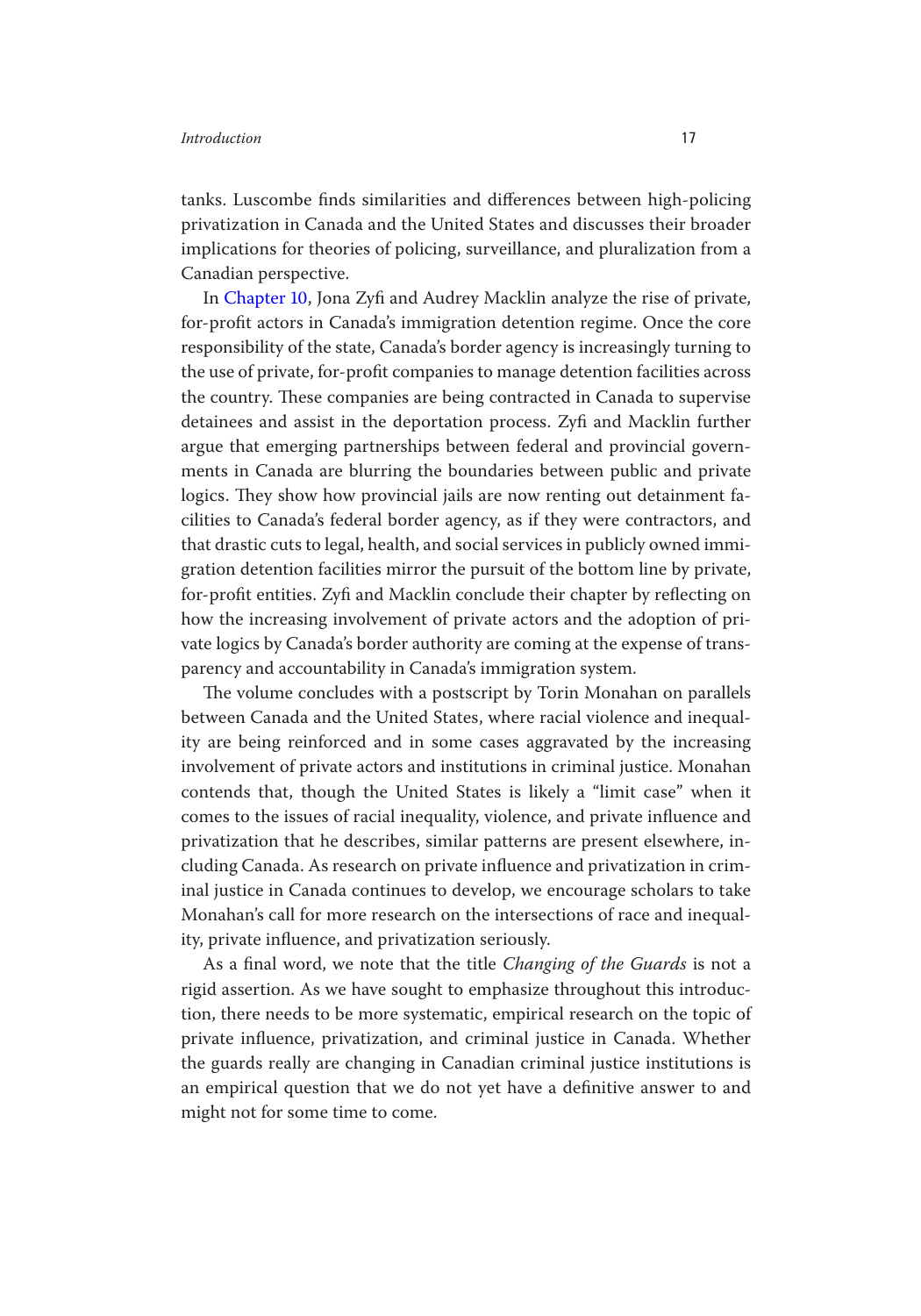#### **References**

- Arsenault, C. (2018, March 2). The quiet quadrupling of Canada's private security sector. *Vice News.* https://www.vice.com/en/article/a3489z/the-quiet-quadrupling [-of-canadas-private-security-sector-blackwater-academi-criminology](https://www.vice.com/en/article/a3489z/the-quiet-quadrupling-of-canadas-private-security-sector-blackwater-academi-criminology-transparency) [-transparency](https://www.vice.com/en/article/a3489z/the-quiet-quadrupling-of-canadas-private-security-sector-blackwater-academi-criminology-transparency)
- Ayling, J., Grabosky, P., & Shearing, C. (2008). *Lengthening the arm of the law:*  Enhancing police resources in the twenty-first century. Cambridge University Press.
- Ayling, J., & Shearing, C. (2008). Taking care of business: Public police as commercial security vendors. *Criminology and Criminal Justice, 8*(1), 27–50.
- Baar, C. (1999). Integrated justice: Privatizing the fundamentals. *Canadian Public Administration, 42*(1), 42–68.
- Blaze Baum, K., & Fine, S. (2019, July 24). A deal denied: How SNC-Lavalin spent years fighting for a deferred prosecution law, but then lost the battle to use it. *Globe and Mail.* [https://www.theglobeandmail.com/politics/article-a-deal-denied](https://www.theglobeandmail.com/politics/article-a-deal-denied-how-snc-lavalin-spent-years-fighting-for-a-deferred/)  [-how-snc-lavalin-spent-years-fighting-for-a-deferred/](https://www.theglobeandmail.com/politics/article-a-deal-denied-how-snc-lavalin-spent-years-fighting-for-a-deferred/)
- Blessett, B. (2012). Prisons for profit: The political and economic implications of private prisons. In B. E. Price & J. C. Morris (Eds.), *Prison privatization: The many facets of a controversial industry* (pp. 9–27). Praeger.
- Bracken-Roche, C. (2019). Accessing information in a nascent technology industry: Tracing Canadian drone stakeholders and negotiating access. In K. Walby & A. Luscombe (Eds.), *Freedom of information and social science research design* (pp. 86–101). Routledge.
- Brodeur, J. P. (2010). *The policing web.* Oxford University Press.
- Brownlee, J., Hurl, C., & Walby, K. (2018). Introduction: Critical perspectives on corporatization. In J. Brownlee, C. Hurl, & K. Walby (Eds.), *Corporatizing Canada: Making business out of public service* (pp. 1–15). Between the Lines.
- Bud, T. K. (2016). The rise and risks of police body-worn cameras in Canada. *Surveillance and Society, 14*(1), 117–121.
- Buitenhuis, A. (2013). *Public-private partnerships and prison expansion in Ontario: Shifts in governance 1995 to 2012* [Unpublished MA thesis]. University of Toronto. [https://tspace.library.utoronto.ca/bitstream/1807/42694/6/Buitenhuis\\_](https://tspace.library.utoronto.ca/bitstream/1807/42694/6/Buitenhuis_Amy_J_201311_MA_thesis.pdf) Amy J 201311 MA thesis.pdf
- Burkhardt, B. (2019). The politics of correctional privatization in the United States. *Criminology and Public Policy, 18*(2), 401–418.
- Burkhardt, B., & Connor, B. (2016). Durkheim, punishment, and prison privatization. *Social Currents, 3*(1), 84–99.
- Byrne, J., Kras, K., & Marmolejo, L. (2019). International perspectives on the privatization of corrections. *Criminology and Public Policy, 18*(2), 477–503.
- CBC News. (2006, November 10). Ontario to take back control of private super-jail. [https://www.cbc.ca/news/canada/ontario-to-take-back-control-of-private-super](https://www.cbc.ca/news/canada/ontario-to-take-back-control-of-private-super-jail-1.586052) [-jail-1.586052](https://www.cbc.ca/news/canada/ontario-to-take-back-control-of-private-super-jail-1.586052)
- CBC News. (2013, June 13). High-tech mobile command truck rolled out by Vancouver police. [https://www.cbc.ca/news/canada/british-columbia/high-tech](https://www.cbc.ca/news/canada/british-columbia/high-tech-mobile-command-truck-rolled-out-by-vancouver-police-1.1314406)  [-mobile-command-truck-rolled-out-by-vancouver-police-1.1314406](https://www.cbc.ca/news/canada/british-columbia/high-tech-mobile-command-truck-rolled-out-by-vancouver-police-1.1314406)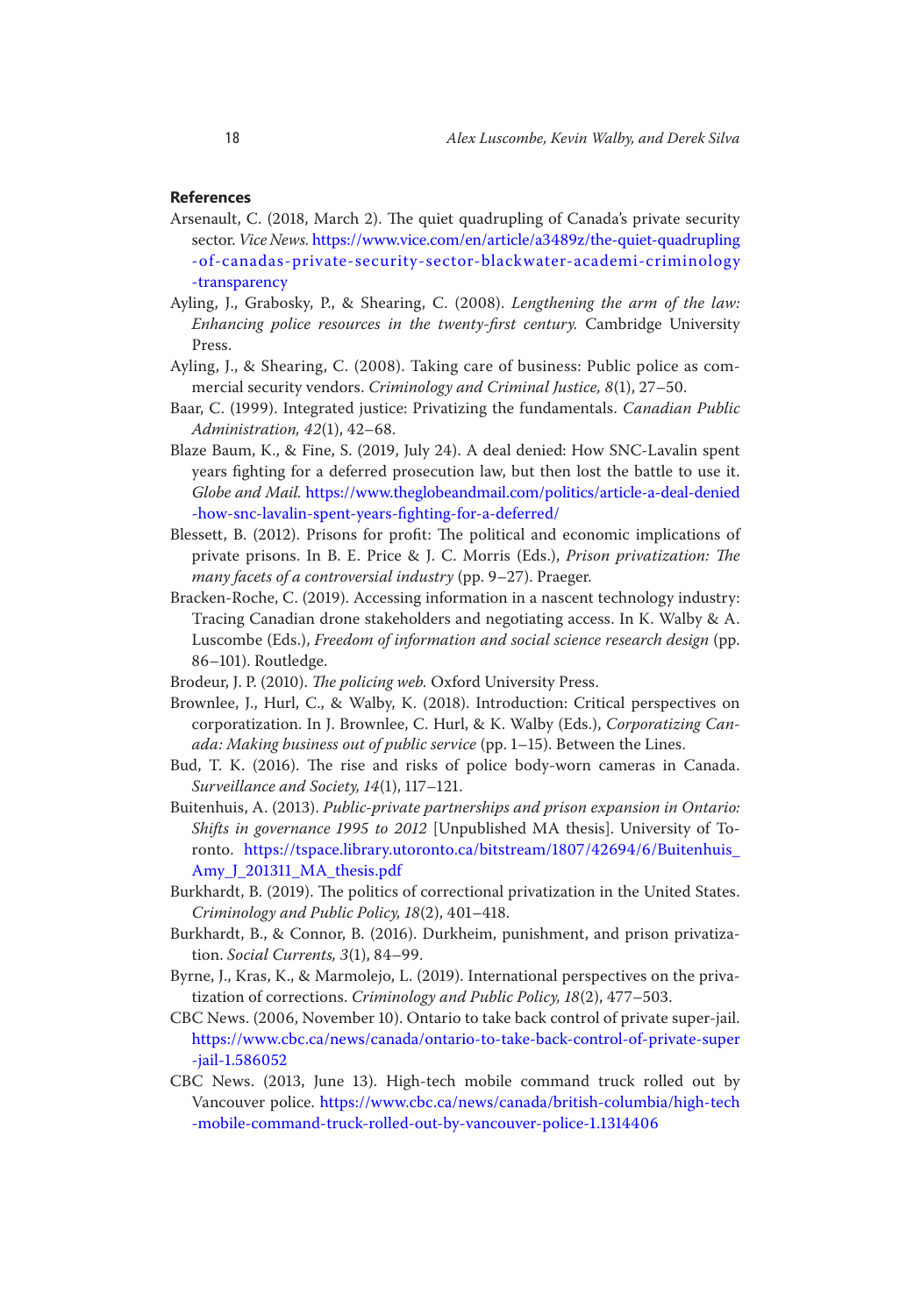- Condon, M. G. (1998). *Making disclosure: Ideas and interests in Ontario securities regulation.* University of Toronto Press.
- Côté-Boucher, K. (2020). *Border frictions: Gender, generation and technology on the frontline.* Routledge.
- Crawford, A. (2006). Networked governance and the post-regulatory state? Steering, rowing and anchoring the provision of policing and security. *Theoretical Criminology, 10*(4), 449–479.
- Crosby, A., & Monaghan, J. (2018). *Policing indigenous movements: Dissent and the security state*. Fernwood.
- Daems, T., & Belen, T. (Eds.). (2018). *Privatising punishment in Europe?* Routledge.
- Davis, M., Lundman, E., & Martinez, R. (1991). Private corporate justice: Store police, shoplifters, and civil recovery. *Social Problems, 38*(3), 395–411.
- Diphoorn, T. (2016). Twilight policing: Private security practices in South Africa. *British Journal of Criminology, 56*(2), 313–331.
- Dorn, N., & Levi, M. (2007). European private security, corporate investigation and military services: Collective security, market regulation and structuring the public sphere. *Policing and Society, 17*(3), 213–238.
- Dupont, B. (2004). Security in the age of networks. *Policing and Society, 14*(1), 76–91.
- Enns, P., & Ramirez, M. (2018). Privatizing punishment: Testing theories of public support for private prison and immigration detention facilities. *Criminology, 56*(3), 546–573.
- Ericson, R., & Doyle, A. (2003). The moral risks of private justice: The case of insurance fraud. In R. Ericson and A. Doyle (Eds.), *Risk and morality* (pp. 317–363). University of Toronto Press.
- Feeley, M. (2002). Entrepreneurs of punishment: The legacy of privatization. *Punishment and Society, 4*(3), 321–344.
- Fitzgibbon, W., & Lea, J. (2018). Privatization and coercion: The question of legitimacy. *Theoretical Criminology, 22*(4), 545–562.
- Fosten, G. (2017). Profit-seeking motives and racist policy in Tennessee's criminal justice system: A triangular analysis. *Journal of Black Studies, 48*(8), 791–815.
- Fridman, D., & Luscombe, A. (2017). Gift-giving, disreputable exchange, and the management of donations in a police department. *Social Forces, 96*(2), 507–528.
- Fulcher, P. (2011). Hustle and flow: Prison privatization fueling the prison industrial complex. *Washburn Law Journal, 51*, 589–617.
- G4S. (2019). Canadian mounties team up with G4S on counter terror programme. [https://www.g4s.com/news-and-insights/insights/2019/05/09/canadian](https://www.g4s.com/news-and-insights/insights/2019/05/09/canadian-mounties-team-up-with-g4s-on-counter-terror-programme) [-mounties-team-up-with-g4s-on-counter-terror-programme](https://www.g4s.com/news-and-insights/insights/2019/05/09/canadian-mounties-team-up-with-g4s-on-counter-terror-programme)
- Haggerty, K., & Ericson, R. (2000). The surveillant assemblage. *The British Journal of Sociology, 51*(4), 605–622.
- Hansen Löfstrand, C., Loftus, B., & Loader, I. (2016). Doing "dirty work": Stigma and esteem in the private security industry. *European Journal of Criminology, 13*(3), 297–314.
- Harding, R. (2019). History of privatized corrections. *Criminology and Public Policy, 18*(2), 241–267.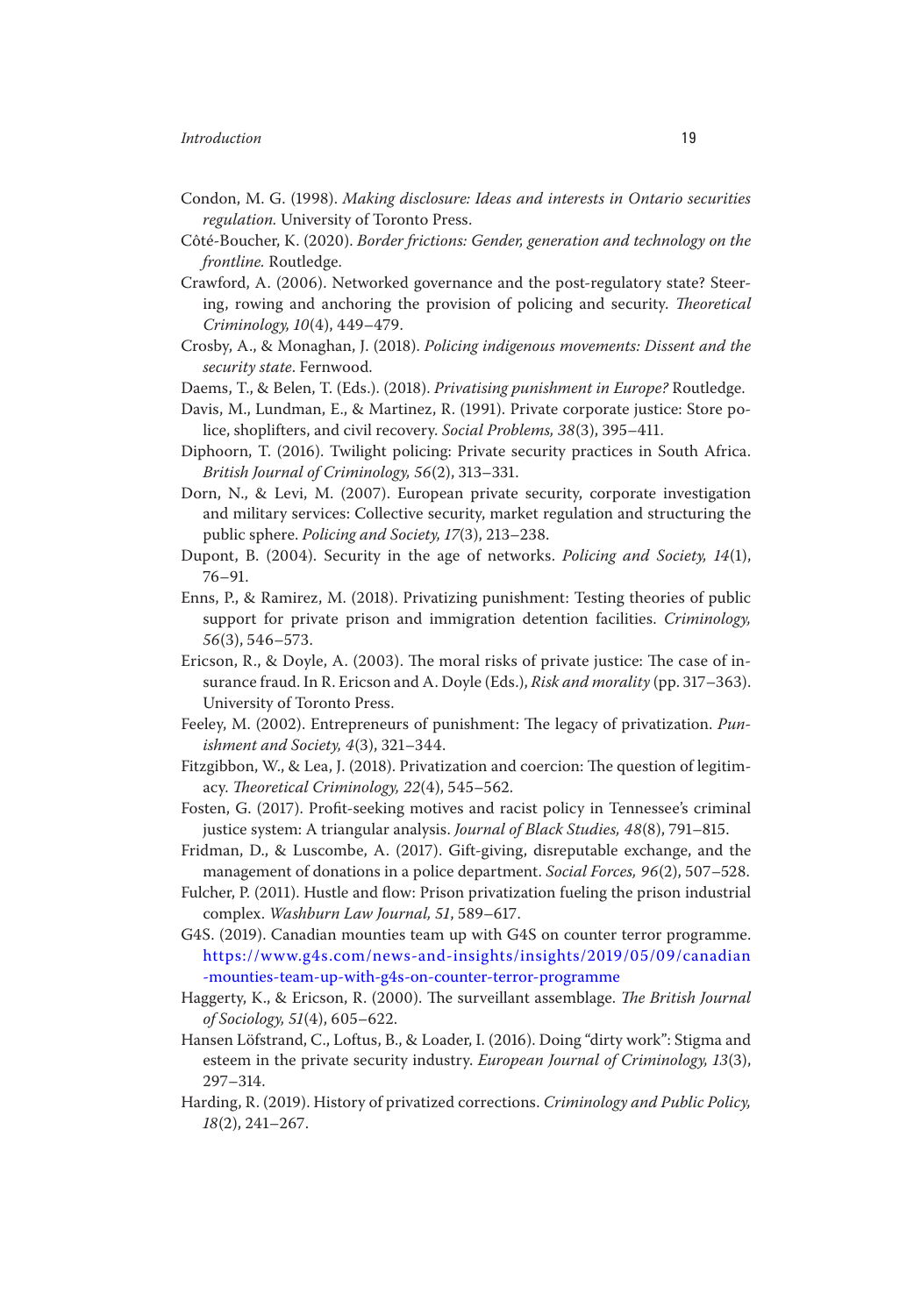- Harris, K. (2016, November 6). "Unregulated field" of private police needs greater oversight, report warns. *CBC News.* [https://www.cbc.ca/news/politics/private](https://www.cbc.ca/news/politics/private-security-police-industry-1.3837157)  [-security-police-industry-1.3837157](https://www.cbc.ca/news/politics/private-security-police-industry-1.3837157)
- Henry, S. (2015). *Private justice: Towards integrated theorising in the sociology of law.* Routledge.
- Hier, S., Greenberg, J., Walby, K., & Lett, D. (2007). Media, communication and the establishment of public camera surveillance programmes in Canada. *Media, Culture and Society, 29*(5), 727–751.
- Hucklesby, A., & Lister, S. (Eds.). (2017). *The private sector and criminal justice.*  Palgrave Macmillan.
- Joh, E. (2004). The paradox of private policing. *Journal of Criminal Law and Criminology, 95*(1), 49–131.
- Joh, E. (2017). Private security robots, artificial intelligence, and deadly force. *University of California Davis Law Review, 51*, 569–586.
- Johnston, L. (1992). *The rebirth of private policing.* Taylor & Francis US.
- Jones, T., & Newburn, T. (1998). *Private security and public policing.* Oxford University Press.
- Kitchin, V., & Rygiel, K. (2014). Privatizing security, securitizing policing: The case of the G20 in Toronto, Canada. *International Political Sociology, 8*(2), 201–217.
- Kraska, P., & Brent, J. (2011). *Theorizing criminal justice.* Waveland.
- Law Commission of Canada. (1999). *In search of security: The future of policing in Canada.* Law Commission of Canada.
- Lippert, R. (2002). Policing property and moral risk through promotions, anonymization, and rewards: Crime Stoppers revisited. *Social and Legal Studies, 11*(4), 475–502.
- Lippert, R. (2007). Urban revitalization, security, and knowledge transfer: The case of broken windows and kiddie bars. *Canadian Journal of Law and Society, 22*(2), 29–53.
- Lippert, R., & O'Connor, D. (2006). Security intelligence networks and the transformation of contract private security. *Policing and Society, 16*(1), 50–66.
- Lippert, R. K., & Walby, K. (2013). Police moonlighting revisited: The case of "pay duty" in three Canadian police services. *Policing: A Journal of Policy and Practice, 7*(4), 370–378.
- Lippert, R., & Wilkinson, B. (2010). Capturing crime, criminals and the public's imagination: Assembling crime stoppers and CCTV surveillance. *Crime, Media, Culture, 6*(2), 131–152.
- Loader, I. (1999). Consumer culture and the commodification of policing and security. *Sociology, 33*(2), 373–392.
- Loader, I. (2000). Plural policing and democratic governance. *Social and Legal Studies, 9*(3), 323–345.
- Löfstrand, C., Loftus, B., & Loader, I. (2018). Private security as moral drama: A tale of two scandals. *Policing and Society, 28*(8), 968–984.
- Luscombe, A., & Walby, K. (2014). Occupy Ottawa, conservation officers, and policing networks in Canada's capital city. *Canadian Journal of Criminology and Criminal Justice, 56*(3), 295–322.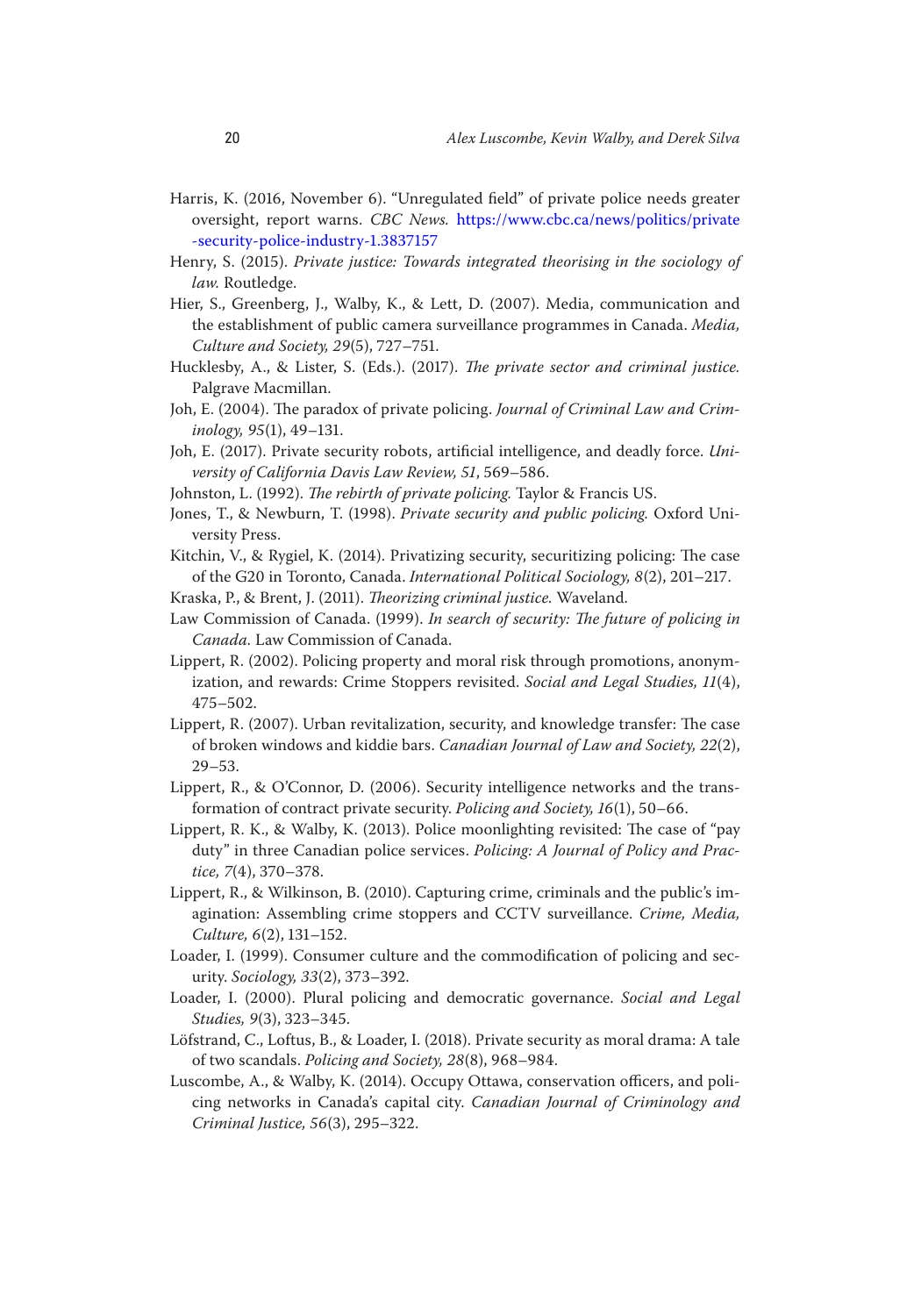- Luscombe, A., Walby, K., & Lippert, R. (2018). Police-sponsorship networks: Benign ties or webs of private influence? *Policing and Society, 28*(5), 553–569.
- Maguire, M., Williams, K., & Corcoran, M. (2019). "Penal drift" and the voluntary sector. *The Howard Journal of Crime and Justice, 58*(3), 430–449.
- Marx, G. (1987). The interweaving of public and private police in undercover work. In C. D. Shearing & P. C. Stenning (Eds.), *Private policing* (pp. 172–193). **SAGE.**
- McDonald, D. A. (Ed.). (2014). *Rethinking corporatization and public services in the global south.* Zed Books.
- McElligott, G. (2007). Negotiating a coercive turn: Work discipline and prison reform in Ontario. *Capital and Class, 31*(1), 31–53.
- Meerts, C. (2013). Corporate security private justice? (Un)settling employeremployee troubles. *Security Journal, 26*(3), 264–279.
- Meerts, C., & Dorn, N. (2009). Corporate security and private justice: Danger signs? *European Journal of Crime, Criminal Law and Criminal Justice, 17*, 97–111.
- Molnar, P., & Gill, L. (2018). *Bias at the gate: A human rights analysis of automated decisionmaking in Canada's immigration and refugee system.* The Citizen Lab. [https://citizenlab.ca/wp-content/uploads/2018/09/IHRP-Automated-Systems](https://citizenlab.ca/wp-content/uploads/2018/09/IHRP-Automated-Systems-Report-Web-V2.pdf)  [-Report-Web-V2.pdf](https://citizenlab.ca/wp-content/uploads/2018/09/IHRP-Automated-Systems-Report-Web-V2.pdf)
- Mulone, M. (2011). When private and public policing merge: Thoughts on commercial policing. *Social Justice, 38*(1–2), 165–183.
- Murphy, C. (2007). "Securitizing" Canadian policing: A new policing paradigm for the post 9/11 security state? *Canadian Journal of Sociology, 32*(4), 449–475.
- Newburn, T. (2001). The commodification of policing: Security networks in the late modern city. *Urban Studies, 38*(5–6), 829–848.
- O'Malley, P., & Hutchinson, S. (2007). Converging corporatization? Police management, police unionism, and the transfer of business principles. *Police Practice and Research, 8*(2), 159–174.
- Powell, W. W., & DiMaggio, P. J. (1991). *The new institutionalism in organizational analysis.* University of Chicago Press.
- Pratt, J. (2001). Dangerosité, risque et technologies du pouvoir. *Criminologie, 34*(1), 101–121.
- Rappaport, J. (2018). Criminal justice, inc. *Columbia Law Review, 118*(8), 2251– 2322.
- Rigakos, G. (2002). *The new parapolice: Risk markets and commodified social control.* University of Toronto Press.
- Robertson, K., Khoo, C., & Song, Y. (2020). *To surveil and predict: A human rights analysis of algorithmic policing in Canada.* The Citizen Lab. [https://citizenlab.ca/](https://citizenlab.ca/wp-content/uploads/2020/09/To-Surveil-and-Predict.pdf)  [wp-content/uploads/2020/09/To-Surveil-and-Predict.pdf](https://citizenlab.ca/wp-content/uploads/2020/09/To-Surveil-and-Predict.pdf)
- Roslin, A. (2007, November 21). Stephen Harper opens door to prison privatization. *The Georgia Straight.* [https://www.straight.com/article-119340/stephen-harper](https://www.straight.com/article-119340/stephen-harper-opens-door-to-prison-privatization)  [-opens-door-to-prison-privatization](https://www.straight.com/article-119340/stephen-harper-opens-door-to-prison-privatization)
- Saldivar, K., & Price, B. (2015). Private prisons and the emerging immigrant market in the US. *Central European Journal of International and Security Studies, 9*(1),  $40 - 65$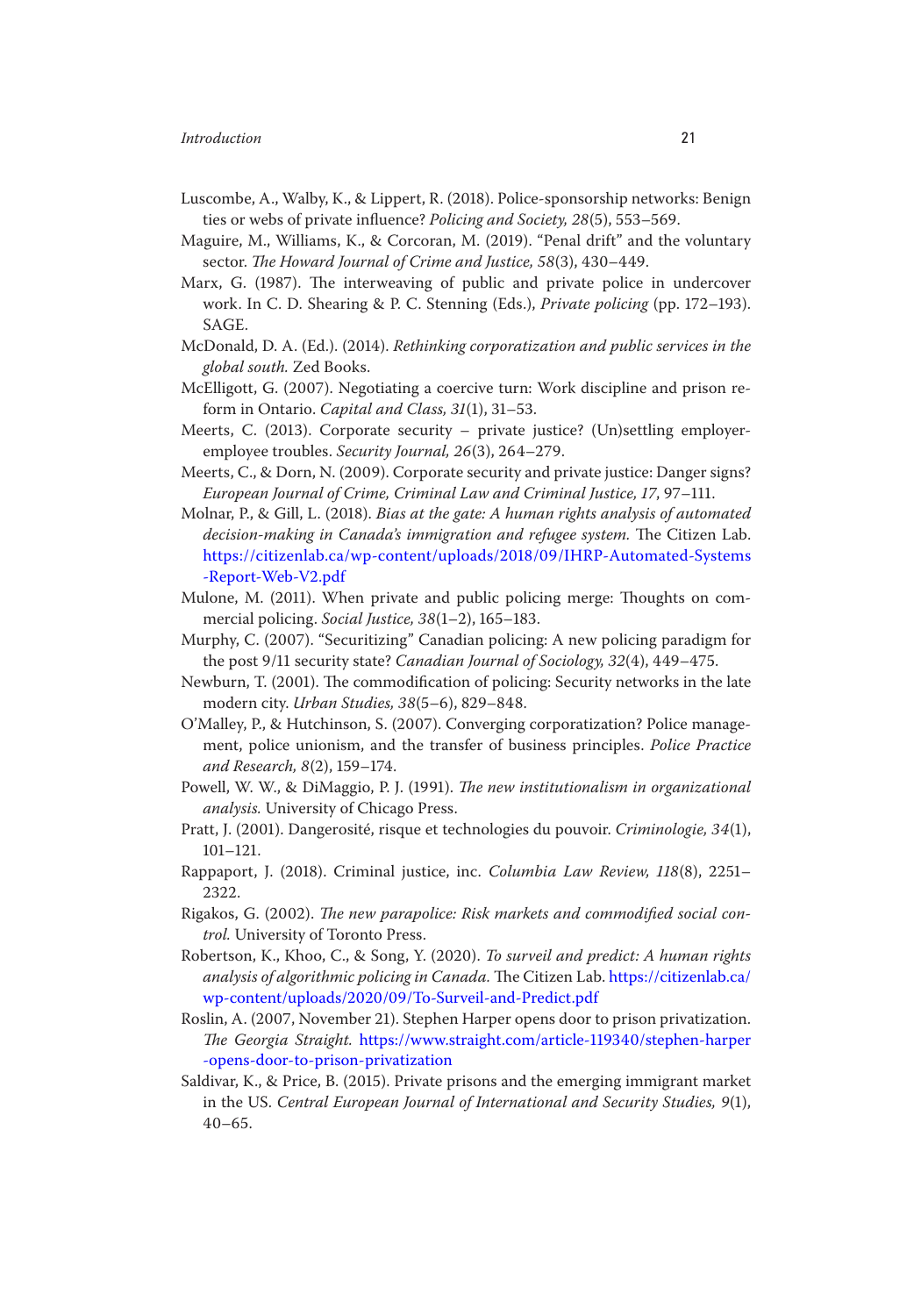- Sanders, T. (2005). Rise of the rent-a-cop: Private security in Canada 1991–2001. *Canadian Journal of Criminology and Criminal Justice, 47*(1), 175–190.
- Schneider, S. (2006). Privatizing economic crime enforcement: Exploring the role of private sector investigative agencies in combating money laundering. *Policing and Society, 16*(3), 285–312.
- Selman, D., & Leighton, P. (2010). *Punishment for sale: Private prisons, big business, and the incarceration binge.* Rowman and Littlefield.
- Shapiro, D. (2011). *Banking on bondage: Private prisons and mass incarceration.*  American Civil Liberties Union.
- Shearing, C., & Stenning, P. (1983). Private security: Implications for social control. *Social Problems, 30*(5), 493–506.
- Shearing, C., & Stenning, P. (1987). *Private policing*. SAGE.
- Shichor, D., & Gilbert, M. (Eds.). (2001). *Privatization in criminal justice: Past, present, and future.* Anderson Publishing.
- Simmons, R. (2007). Private criminal justice. *Wake Forest Law Review, 42*, 911– 990.
- Singh, A., & Light, M. (2019). Constraints on the growth of private policing: A comparative international analysis. *Theoretical Criminology, 23*(3), 295–314.
- Sleiman, M., & Lippert, R. (2010). Downtown ambassadors, police relations and "clean and safe" security. *Policing and Society, 20*(3), 316–335.
- Sparks, R., & Gacek, J. (2019). Persistent puzzles: The philosophy and ethics of private corrections in the context of contemporary penality. *Criminology and Public Policy, 18*(2), 379–399.
- Stenning, P. (2000). Powers and accountability of private police. *European Journal on Criminal Policy and Research, 8*(3), 325–352.
- Stenning, P., & Shearing, C. (1979). Private security and private justice. *British Journal of Law and Society, 6*(2), 261–271.
- Tencer, D. (2012). Prison privatization: Canada mulls contracting services to companies lobbying for correctional work. *Huff Post Canada.* [https://www.huffpost.](https://www.huffpost.com/archive/ca/entry/prison-privatization-canada_n_1670755)  [com/archive/ca/entry/prison-privatization-canada\\_n\\_1670755](https://www.huffpost.com/archive/ca/entry/prison-privatization-canada_n_1670755)
- Thumala, A., Goold, B., & Loader, I. (2011). A tainted trade? Moral ambivalence and legitimation work in the private security industry. *British Journal of Sociology, 62*(2), 283–303.
- Tomczak, P., & Buck, G. (2019). The criminal justice voluntary sector: Concepts and an agenda for an emerging field. *The Howard Journal of Crime and Justice, 58*(3), 276–297.
- van Calster, P. (2011). Privatising criminal justice? Shopping in the Netherlands. *The Journal of Criminal Law, 75*, 204–224.
- van Steden, R., & de Waard, J. (2013). "Acting like chameleons": On the McDonaldization of private security. *Security Journal, 26*(3), 294–309.
- van Steden, R., & Sarre, R. (2007). The growth of privatized policing: Some crossnational data and comparisons. *International Journal of Comparative and Applied Criminal Justice, 31*(1), 51–71.
- Verkuil, P. (2007). *Outsourcing sovereignty: Why privatization of government functions threatens democracy and what we can do about it.* Cambridge University Press.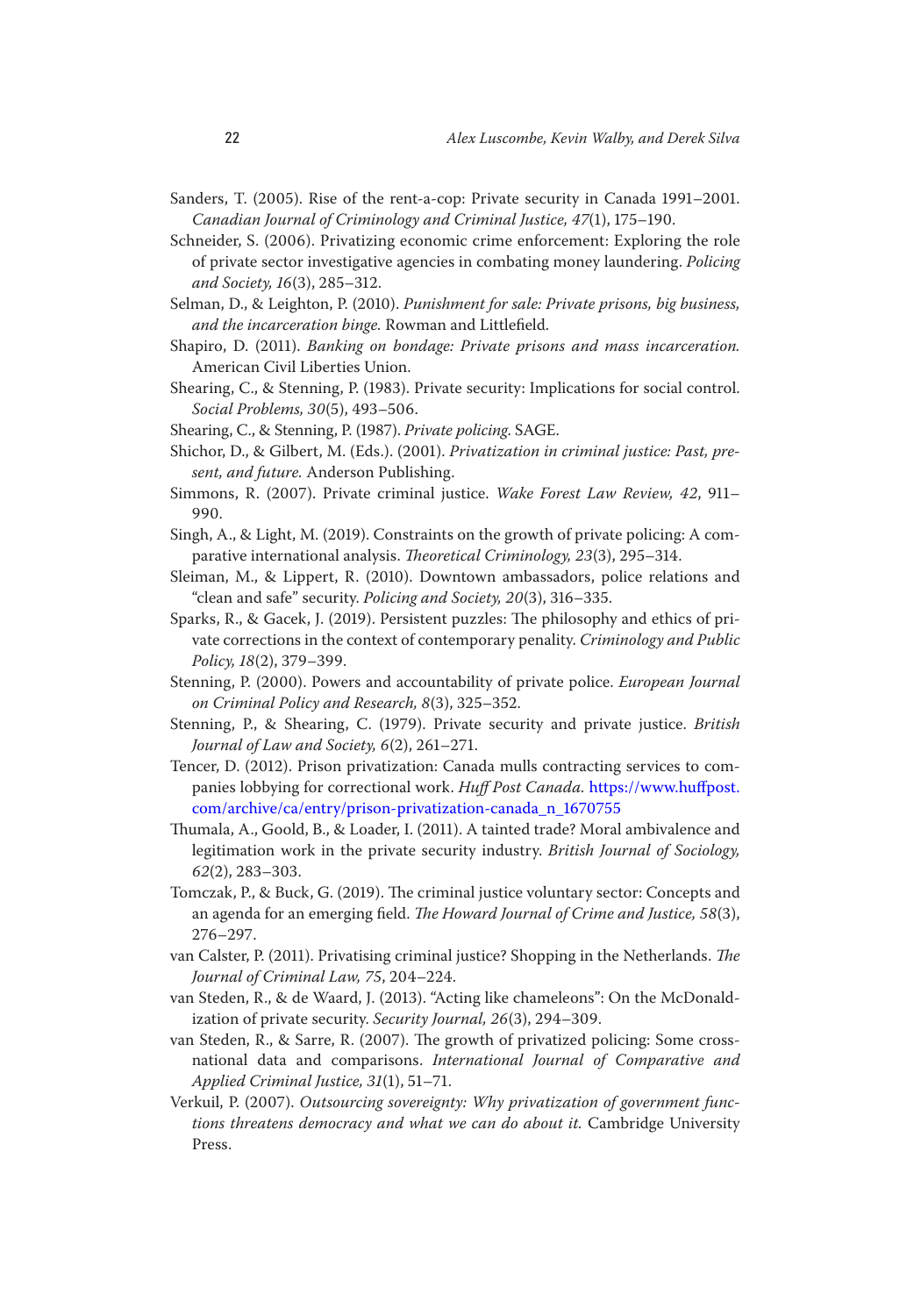- Walby, K., & Hier, S. (2013). Business improvement associations and public area video surveillance in Canadian cities. *Urban Studies, 50*(10), 2102–2117.
- Walby, K., Lippert, R., & Luscombe, A. (2018). The police foundation's rise: Implications of public policing's dark money. *British Journal of Criminology, 58*(4), 824–844.
- Walby, K., Lippert, R. K., & Luscombe, A. (2020). Police foundation governance and accountability: Corporate interlocks and private, nonprofit influence on public police. *Criminology and Criminal Justice, 20*(2), 131–149.
- White, A. (2010). *The politics of private security: Regulation, reform and relegitimation.* Springer.
- White, A. (2015). The politics of police "privatization": A multiple streams approach. *Criminology and Criminal Justice, 15*(3), 283–299.
- White, A. (2016). The market for global policing. In B. Bradford, I. Loader, B. Jauregui, & J. Steinberg (Eds.), *The SAGE handbook of global policing* (pp. 535– 551). SAGE.
- Williams, J. (2005). Reflections on the private versus public policing of economic crime. *British Journal of Criminology, 45*(3), 316–339.
- Wood, D. M., & Mackinnon, D. (2019). Partial platforms and oligoptic surveillance in the smart city. *Surveillance and Society, 17*(1–2), 176–182.
- Zedner, L. (2006a). Policing before and after the police: The historical antecedents of contemporary crime control. *British Journal of Criminology, 46*(1), 78–96.
- Zedner, L. (2006b). Liquid security: Managing the market for crime control. *Criminology and Criminal Justice, 6*(3), 267–288.
- Zinger, I. (2004). Actuarial risk assessment and human rights: A commentary. *Canadian Journal of Criminology and Criminal Justice, 46*(5), 607–620.